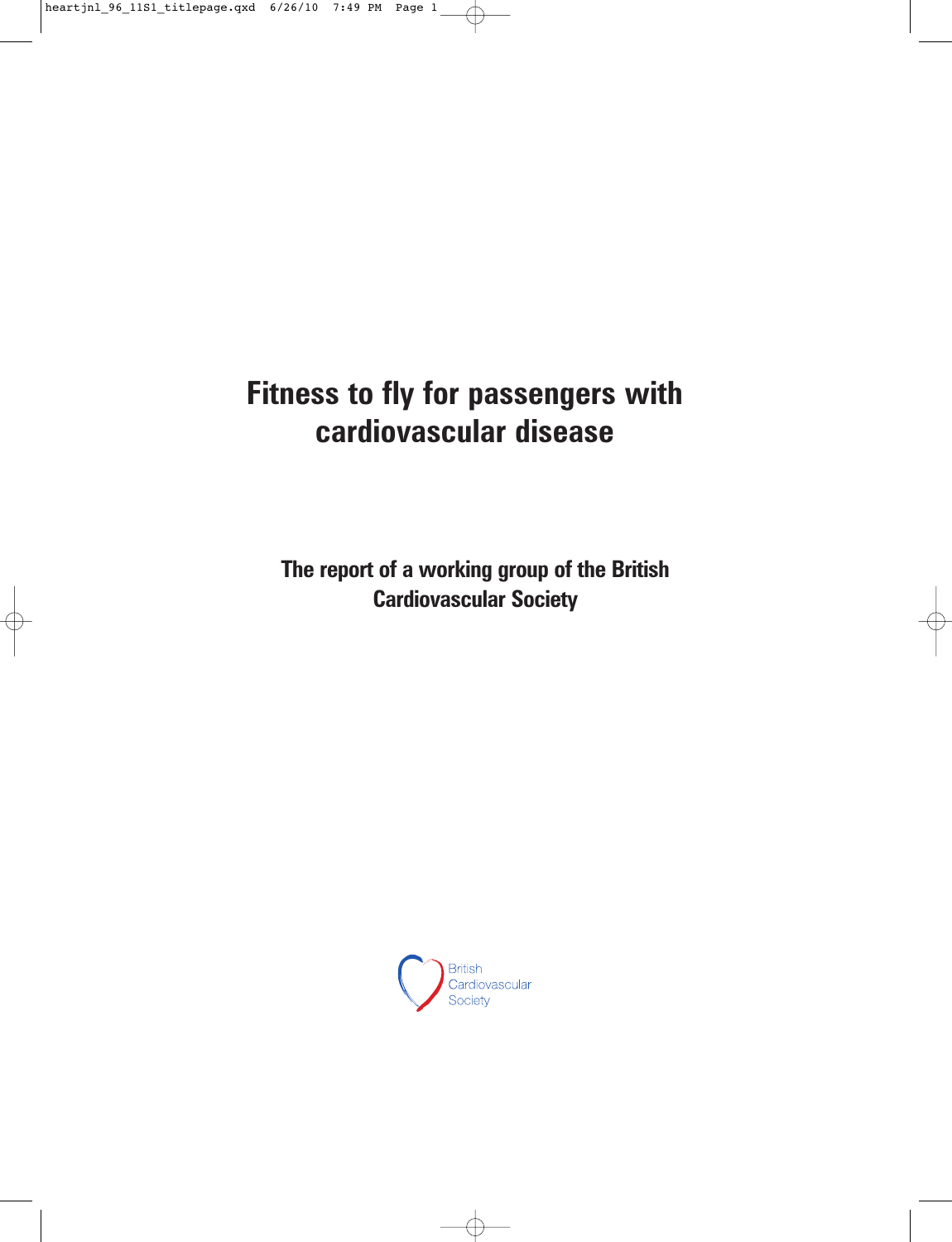#### Guidance at a glance

| Condition                                                             | <b>Functional status</b>                                                                                                                                       | Lay explanation                                                                                                                                                                                                                                | <b>Restriction/quidance</b>                                                                                                                       |
|-----------------------------------------------------------------------|----------------------------------------------------------------------------------------------------------------------------------------------------------------|------------------------------------------------------------------------------------------------------------------------------------------------------------------------------------------------------------------------------------------------|---------------------------------------------------------------------------------------------------------------------------------------------------|
| Angina                                                                | CCS angina I-II                                                                                                                                                | Chest pain on considerable exertion with<br>no recent change in symptoms or<br>medication                                                                                                                                                      | No restriction                                                                                                                                    |
|                                                                       | CCS angina III                                                                                                                                                 | Chest pain on minimal exertion with no<br>recent change of symptoms or medication                                                                                                                                                              | Consider airport assistance and possible<br>in-flight oxygen                                                                                      |
|                                                                       | CCS angina IV                                                                                                                                                  | Chest pain at rest or a change in<br>symptoms and/or medication                                                                                                                                                                                | Defer travel until stable or travel with<br>medical escort and in-flight oxygen<br>available                                                      |
| Post-STEMI and NSTEMI                                                 | Low risk: $age < 65$ , first event, successful<br>reperfusion, $EF > 45\%$ , no complications,<br>no planned investigations or interventions                   | If you have had a heart attack but you are<br>aged $<$ 65 years, the blocked artery has<br>been opened, the heart pump is not badly<br>damaged and no further tests or treatment<br>are planned                                                | Fly after 3 days                                                                                                                                  |
|                                                                       | Medium risk: $EF > 40\%$ , no symptoms of<br>heart failure, no evidence of inducible<br>ischaemia or arrhythmia, no planned<br>investigations or interventions | If you have had a heart attack, your heart<br>pump is quite good and you have no<br>symptoms of breathlessness or chest pain<br>and no other tests or treatments are<br>planned                                                                | Fly after 10 days                                                                                                                                 |
|                                                                       | High risk: $EF < 40\%$ , signs and symptoms<br>of heart failure, those pending further<br>investigation, revascularisation or device<br>therapy                | If you have had a heart attack, the heart<br>pump is significantly damaged and you<br>have symptoms of breathlessness or you<br>are waiting for further tests or treatment                                                                     | Defer travel until condition stable                                                                                                               |
| Elective PCI uncomplicated                                            |                                                                                                                                                                | You have had the heart arteries treated<br>with a balloon and stent and there are no<br>complications                                                                                                                                          | Fly after 2 days                                                                                                                                  |
| Elective CABG uncomplicated                                           | Allow for intrathoracic gas resorption. If<br>complicated or symptomatic, see heart<br>failure                                                                 | You have had heart bypass surgery and<br>time must be allowed for any air in the<br>chest to be absorbed                                                                                                                                       | Fly after 10 days if no complications. If<br>symptomatic, follow quidance for specific<br>symptoms                                                |
| Acute heart failure                                                   |                                                                                                                                                                | You have been in hospital or treated at<br>home because of 'water in the lungs'<br>which made you very breathless                                                                                                                              | Fly after 6 weeks if stabilised (see chronic<br>heart failure)                                                                                    |
| Chronic heart failure                                                 | NYHA I and II                                                                                                                                                  | You get breathless on mild to moderate<br>exercise but no recent (within 6 weeks)<br>change of symptoms or medication                                                                                                                          | No restriction                                                                                                                                    |
|                                                                       | NYHA III                                                                                                                                                       | You get breathless on walking 20-100<br>yards/metres at your own pace but no<br>recent (within 6 weeks) change of<br>symptoms or medication                                                                                                    | May require in-flight oxygen                                                                                                                      |
|                                                                       | NYHA IV                                                                                                                                                        | You are breathless at rest and mainly<br>bedbound                                                                                                                                                                                              | Advised not to fly without in-flight oxygen<br>and medical assistance                                                                             |
| Cyanotic congenital heart disease                                     | NYHA I and II                                                                                                                                                  | You have congenital heart disease with<br>blue blood and get breathless on mild to<br>moderate exertion but no recent (within<br>6 weeks) change of symptoms or<br>medication                                                                  | May require in-flight oxygen*                                                                                                                     |
|                                                                       | NYHA III                                                                                                                                                       | You have congenital heart disease with<br>blue blood and get breathless on walking<br>$20 - 100$ yards/metres but no recent<br>(within 6 weeks) change of symptoms or<br>medication                                                            | Consider airport assistance and may<br>require in flight oxygen advisable*                                                                        |
|                                                                       | <b>NYHA IV</b>                                                                                                                                                 | You have congenital heart disease with<br>blue blood and are breathless at rest and<br>mainly bedbound but no recent (within<br>6 weeks) change of symptoms or<br>medication                                                                   | Advised not to fly without in-flight oxygen<br>and airport assistance available*                                                                  |
| Valve disease (see heart failure)<br>Following pacemaker inplantation |                                                                                                                                                                | If you have had a temporary or permanent<br>pacemaker there is a risk of the lung being<br>punctured. If it has not been punctured,<br>you can fly after 2 days. If it has, then you<br>should wait until 2 weeks after it has fully<br>healed | Fly after 2 days if no pneumothorax. In the<br>event of a pneumothorax, flying should be<br>deferred for 2 weeks following complete<br>resolution |
| Following ICD implantation                                            |                                                                                                                                                                | If you have had a defibrillator, the same<br>advice for pacemakers (above) applies<br>but, in addition, you should not fly after<br>the ICD has delivered a shock until your<br>condition is considered stable                                 | The same advice as for pacemakers<br>above but, in addition, rhythm instability<br>should be treated                                              |
| Arrhythmia                                                            | Stable                                                                                                                                                         | If you get occasional palpitations that do<br>not cause fainting and have not recently<br>become more frequent or you have an<br>irregular pulse which is treated and stable                                                                   | No restriction                                                                                                                                    |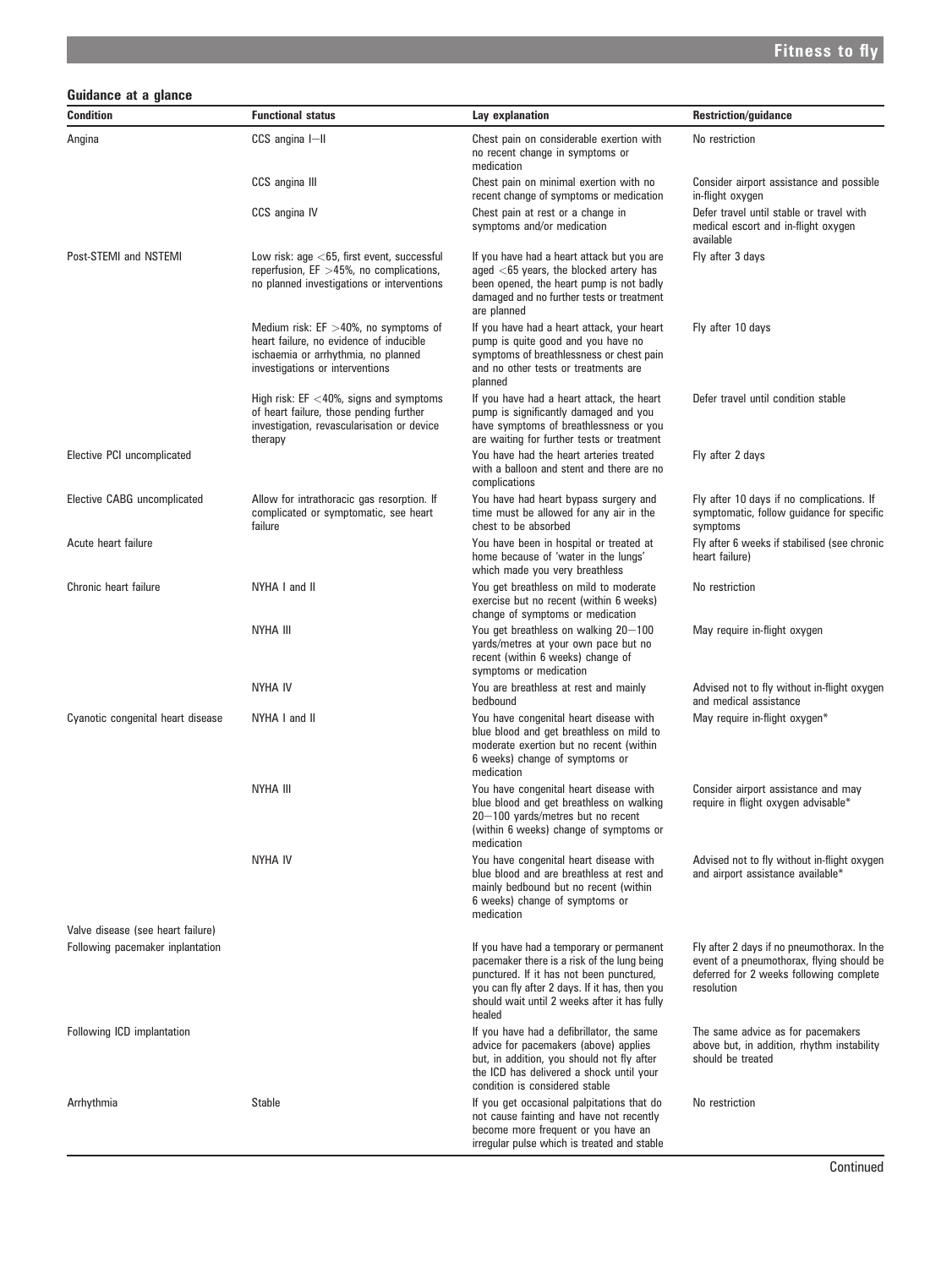### Fitness to fly

| Continued        |                                                                                                                                         |                                                                                                                                                                                                                                                                               |                                                                                                  |
|------------------|-----------------------------------------------------------------------------------------------------------------------------------------|-------------------------------------------------------------------------------------------------------------------------------------------------------------------------------------------------------------------------------------------------------------------------------|--------------------------------------------------------------------------------------------------|
| <b>Condition</b> | <b>Functional status</b>                                                                                                                | Lay explanation                                                                                                                                                                                                                                                               | <b>Restriction/guidance</b>                                                                      |
| Ablation therapy |                                                                                                                                         | Fly after 2 days*<br>If you have had an ablation (burn)<br>procedure to get rid of your palpitations<br>you can fly after 2 days. If flying within<br>1 week of the procedure, you should<br>consider yourself at high risk of forming<br>blood clots and talk to your doctor |                                                                                                  |
|                  | New York Heart Association (NYHA) grading of heart failure                                                                              |                                                                                                                                                                                                                                                                               | Canadian Cardiovascular Society (CCS) grading of angina                                          |
| <b>NYHA</b>      | Symptom                                                                                                                                 | <b>CCS</b>                                                                                                                                                                                                                                                                    | <b>Symptom</b>                                                                                   |
|                  | No limitation of physical activity and no<br>shortness of breath when walking or<br>climbing stairs                                     |                                                                                                                                                                                                                                                                               | Angina only during strenuous or prolonged<br>physical activity                                   |
| $\mathsf{I}$     | Mild symptoms of shortness of breath and<br>slight limitation during ordinary activity                                                  | Ш                                                                                                                                                                                                                                                                             | Slight limitation, with angina only during<br>vigorous physical activity                         |
| Ш                | Marked symptoms of shortness of breath<br>during less than ordinary activity (eq.<br>walking 20-100 yards). Comfortable only<br>at rest | Ш                                                                                                                                                                                                                                                                             | Symptoms with everyday living activities<br>(ie, moderate limitation)                            |
| IV               | Severe limitation of activity with<br>symptoms at rest                                                                                  | IV                                                                                                                                                                                                                                                                            | Inability to perform any activity without<br>angina or angina at rest<br>(ie, severe limitation) |

\*Consider at high risk of DVT/VTE.

CABG, coronary artery bypass graft; CCS, Canadian Cardiac Society; DVT, deep vein thrombosis; EF, ejection fraction; ICD, implantable cardioverter defibrillator; NSTEMI, non-ST elevation<br>myocardial infarction; NYHA, New Yo

#### Guidance for the avoidance of deep vein thrombosis and venous thromboembolism

| <b>Blood clots (DVT</b><br>and VTE) | Risk criteria                                                                                                                                         | <b>Risk reduction advice for</b><br>passengers                                                                           |
|-------------------------------------|-------------------------------------------------------------------------------------------------------------------------------------------------------|--------------------------------------------------------------------------------------------------------------------------|
| Low risk                            | No history of DVT/VTE<br>No recent surgery (4 weeks)<br>No other known risk factor                                                                    | Keep mobile. Drink plenty of<br>non-alcoholic drinks. Do not<br>smoke. Avoid caffeine and<br>sedative drugs              |
| Moderate risk                       | History of DVT/VTE<br>Surgery lasting $>30$ min<br>$4-8$ weeks ago<br>Known clotting tendency<br>Pregnancy<br>Obesity (BMI $>$ 30 kg/m <sup>2</sup> ) | As for 'low risk' with the<br>addition of compression<br>stockings                                                       |
| High risk                           | Previous DVT with known<br>additional risk including<br>known cancer<br>Surgery lasting $>$ 30 min<br>within the last 4 weeks                         | As for moderate risk but<br>subcutaneous injections of<br>enoxoparin 40 mg before the<br>flight and on the following day |

BMI, body mass index; DVT, deep vein thrombosis; VTE, venous thromboembolism.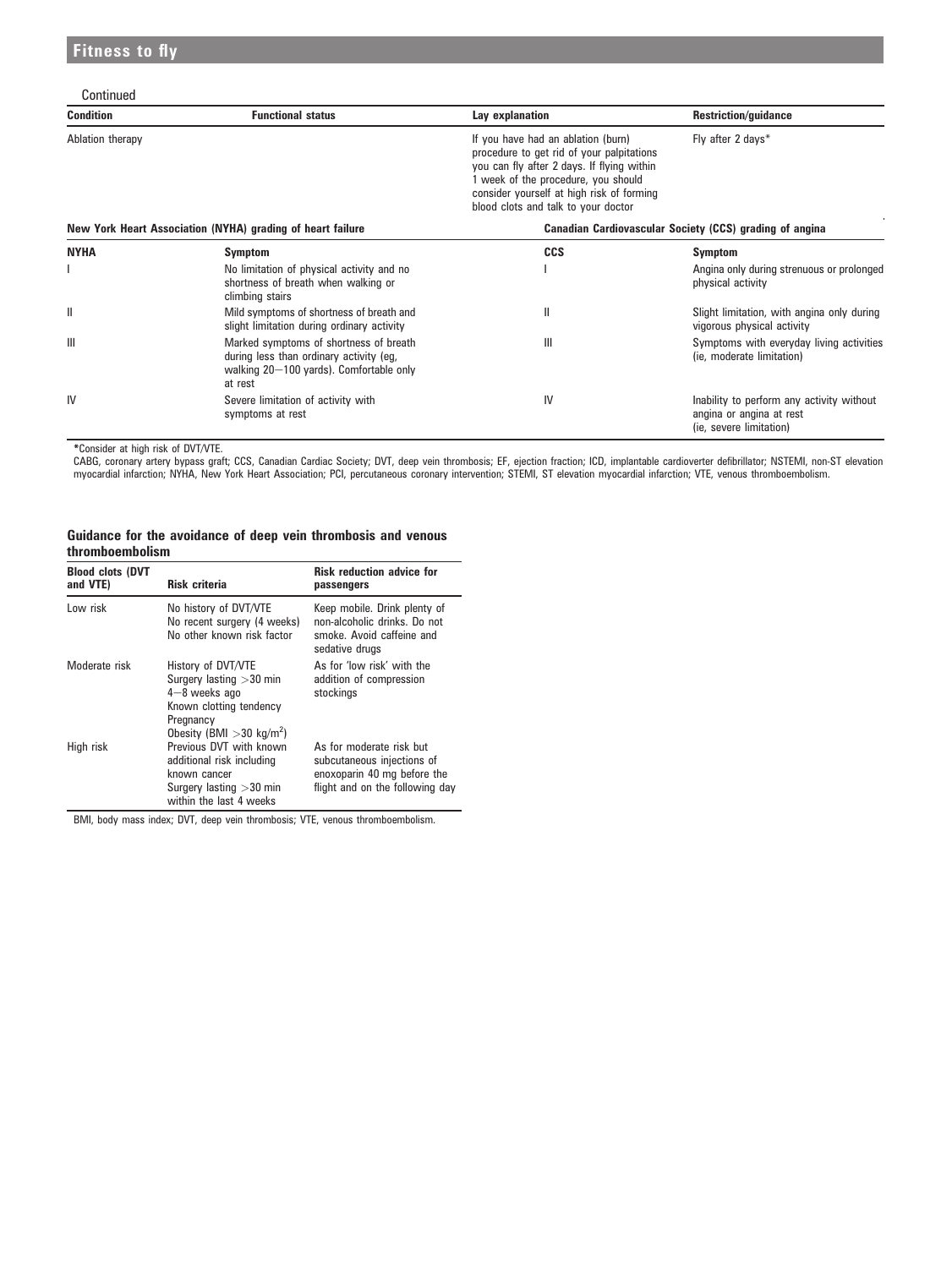## Fitness to fly for passengers with cardiovascular disease

David Smith,<sup>1</sup> William Toff,<sup>2</sup> Michael Joy,<sup>3</sup> Nigel Dowdall,<sup>4</sup> Raymond Johnston,<sup>5</sup> Liz Clark,<sup>6</sup> Simon Gibbs,<sup>7</sup> Nick Boon,<sup>8</sup> David Hackett,<sup>9</sup> Chris Aps,<sup>10</sup> Mark Anderson,<sup>11</sup> John Cleland<sup>12</sup>

#### SUMMARY

Following this review of evidence and after due consideration, it is clear that there are few cardiovascular conditions that warrant the denial of fitness to fly as a passenger. Given the right aircraft, on-board equipment and appropriately qualified and experienced escort personnel, aircraft can act as flying intensive care units and carry extremely ill passengers.<sup>1</sup>

For those with cardiovascular disease who are not critically ill but who wish to fly on commercial aircraft, the aircraft environment does not pose a significant threat to their health. It is only when their underlying condition is associated with a significant risk of acute deterioration that reasonable restrictions should apply. For those at the more severe end of the spectrum of their specific cardiovascular condition, services exist to help make the journey more easily and safely. Most carriers and airport authorities provide assistance on the ground and in the air. Oxygen is available on most major carriers, although this is sometimes subject to a charge and at least  $7$  days notice is normally required.<sup>2</sup>

Passengers are advised to plan their arrival at the airport in plenty of time to avoid having to rush and to warn the carrier and/or airport authority of any requirements for assistance, including requirement for in-flight oxygen, well in advance of the date of departure. They are strongly advised to ensure they have an appropriate supply of their medication, a clear list of the medications and doses they take and a letter of explanation from their doctor regarding their condition, drugs, allergies and devices (eg, pacemaker).

Physicians are advised to consider the stability of a passenger's condition and apply the guidance herein.

The authors have contributed to this document in good faith and consider it to be an honest conclusion of the review of evidence and assessment of the risks. It is guidance only and responsibility for declaring a patient fit to travel rests with the attending physician.

The airline carrier should always be informed if a sick passenger is intending to fly. It has a right to refuse the carriage of a passenger at its own discretion, even if they technically fulfil these guidelines recommendations shown overleaf.

#### 1. INTRODUCTION

1.1 This Working Group of the British Cardiovascular Society was established to produce a report on Passenger Fitness to Fly in response to the House of Lords Science and Technology Committee report on Air Travel and Health $3$  in which it is suggested that specialist cardiology guidance would be of assistance to general practitioners, passengers and passenger carrying organisations when determining the risks of passenger flight for those with cardiovascular disorders.

1.2 There are many existing guidelines on passenger fitness to fly, $4-7$  most of which include some reference to certain cardiovascular disorders, but there is variation in the recommendations, particularly in the time required to elapse between an event or medical procedure and the flight.

1.3 There is a lack of clarity over the purpose of the current guidelines. The suggestion by the House of Lords Committee on Air Travel and Health that there be specialist cardiology guidance is vague about the overall goal of the guidance. There are widespread concerns among the public that air travel has the potential to be harmful, many of which are expressed by the House of Lords committee and are reflected in the following few paragraphs.

1.3.1 Although passenger flight is commonplace, the aircraft cabin provides what might be considered a relatively alien, restrictive and hostile environment. Passengers are strapped for long periods in an upright sitting position and subjected to continuous noise, low humidity, cosmic radiation and hypobaric hypoxia, any or all of which may have a deleterious effect on their health.

1.3.2 Passengers may already have a medical condition and exposure to the flying environment may precipitate an acute deterioration or potentially catastrophic event.

1.3.3 The aircraft is an isolated environment with limited facilities for acute health care and out of reach of assistance other than that which can be gained from radio communication. It is not an ideal place in which to fall ill.

1.3.4 There are now a very large number of passengers, and a high proportion of them are elderly. The number of passenger hours in the air is increasing and with it the chance of spontaneous events occurring in flight but not actually caused or precipitated by the flight.

<sup>1</sup> Cardiac Department, Royal Devon and Exeter NHS Foundation Trust, Exeter, UK <sup>2</sup>Department of Cardiovascular Sciences, University of Leicester, Faculty Member of the NIHR Leicester Cardiovascular Biomedical Research Unit, Leicester, UK <sup>3</sup>Postgraduate Medical School, Surrey University, UK 4 British Airways, UK 5 UK Civil Aviation Authority, UK 6 Peninsula Heart and Stroke Network, Plymouth, UK 7 National Heart and Lung Institute, Imperial College London and Department of Cardiology, Hammersmith Hospital, London, UK <sup>8</sup>Past President, British Cardiovascular Society, London, UK <sup>9</sup> British Cardiovascular Society, West Hertfordshire Hospitals NHS Trust, Hemel Hempstead General Hospital, UK 10Guy's and St Thomas' NHS Foundation Trust, London, UK <sup>11</sup>The Cardiac Centre, Morriston Hospital, Swansea, UK 12Department of Cardiovascular and Respiratory Disease, University of Hull, Castle Hill Hospital, Hull, UK Correspondence to

David Smith, Cardiac

Department, Royal Devon and Exeter NHS Foundation Trust, Barrack Road, Exeter EX2 5DW, UK; ldr.smith@rdeft.nhs.uk

Accepted 19 May 2010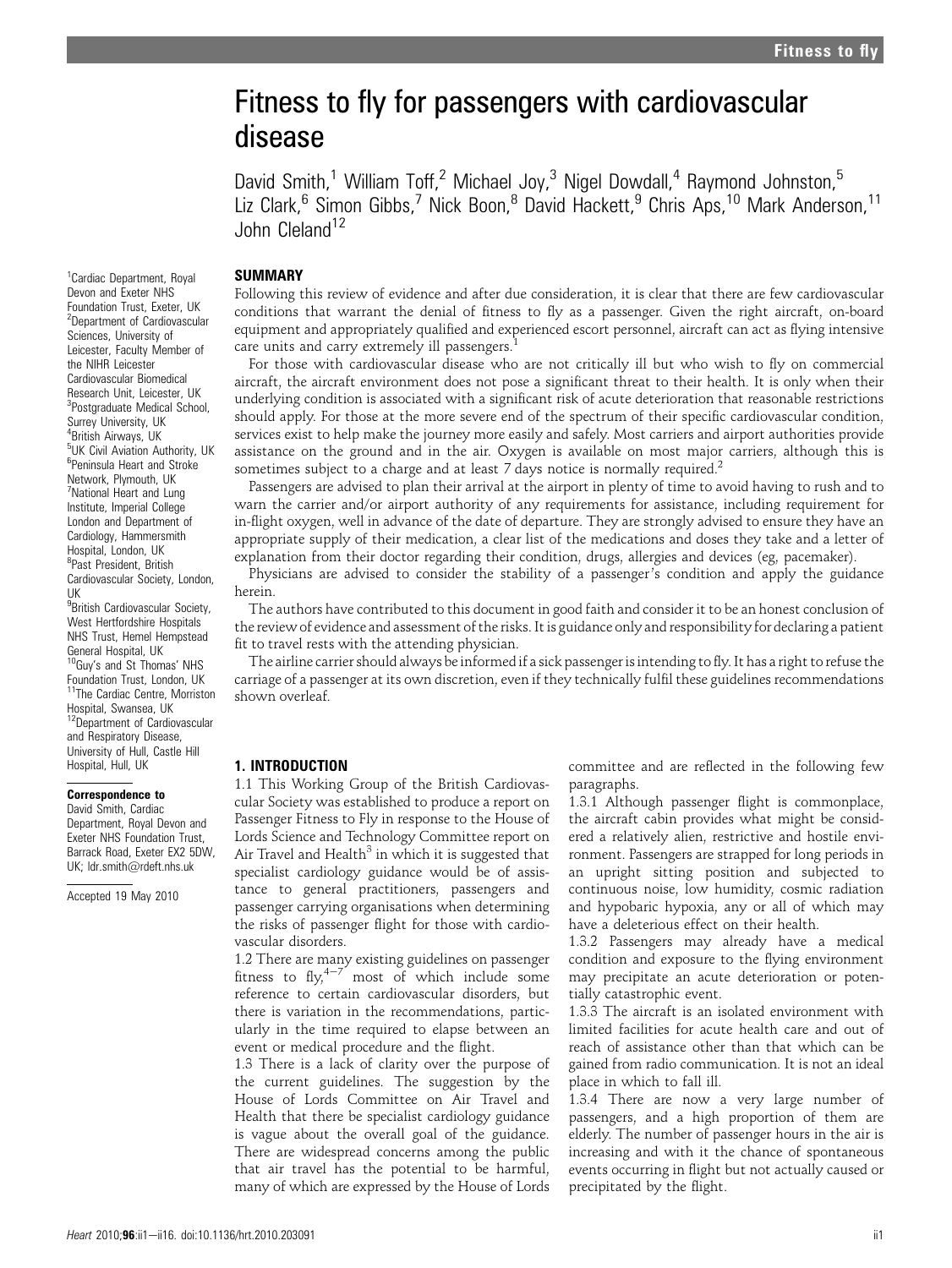1.3.5 Events in flight may cause disruption for staff and other passengers and, at worst, may lead to the aircraft being diverted to where appropriate medical care can be provided. Diversions are very costly and disruptive for the carrier and it is desirable that such events are kept to a minimum.

1.4 Guidelines may be directed at any of the above problems, but the British Cardiovascular Society and this Working Group have considered the House of Lords requirements and feel this guidance should be directed neither at limiting cost and disruption to airline carriers nor to avoiding potential dangers of the in-flight environment to healthy passengers, but solely to providing advice about the risks of flying for passengers with recognised cardiovascular disease.

#### 2. TERMS OF REFERENCE

2.1 To review the evidence for safety and risk of air travel for people with cardiovascular conditions.

2.2 To agree appropriate advice and guidance for air travel which can be expected to be safe for patients with cardiovascular conditions.

2.3 To agree appropriate advice and guidance for healthcare requirements for people undertaking air travel with potentially unsafe cardiovascular conditions, or suspected cardiovascular conditions, including 'medical repatriation'.

2.4 To report and to make recommendations to the Board of Trustees of the British Cardiovascular Society.

#### 3. MEMBERSHIP

Dr L D R Smith (Chairman), Dr C Aps, Dr N Boon (ex officio British Cardiovascular Society), Mrs E Clark, Dr N Dowling, Dr S Gibbs, Dr D Hackett (ex officio British Cardiovascular Society), Professor M Joy, Dr M Anderson, Dr W Toff, Dr R Johnston (co-opted) and Professor J Cleland (co-opted).

#### 4. WHAT THIS DOCUMENT DOES NOT COVER

4.1 Cardiovascular disease is a term which may be used to include any pathological condition of the heart and its components, the great vessels and the peripheral vasculature. It could therefore include diabetes mellitus, the idiopathic arteritides, peripheral arteriosclerosis and abdominal aortic aneurysm. It could include stroke, multi-infarct dementia, carotid artery disease and cerebral arteriovenous malformations, phlebitis and varicose veins. The Working Group considered the scope of the report and agreed that it would not be appropriate to include all these conditions. For the purposes of this document, the term 'cardiovascular' will refer to conditions of the heart and the great vessels.

4.2 This guidance does not refer to cardiovascular fitness of individuals to take control of an aircraft, nor does it deal with the risks associated with flight in private aircraft, military aircraft, aircraft with non-pressurised cabins or other means of flight such as paragliders or balloons.

#### 5. WHAT THIS DOCUMENT DOES COVER

5.1 This document is solely about the fitness to fly of air travel passengers who have cardiovascular conditions and covers all aspects of cardiovascular fitness to fly for commercial passengers. It deals with the common questions and problems that patients, their relatives and their doctors ask about the advisability of flying, and it reviews the existing evidence in the formulation of guidelines for passenger fitness to fly.

5.2 The overriding consideration for the Working Group was that the aim of the guidelines should be, wherever possible, to allow people to fly and not to be unnecessarily restrictive.

5.3 This document considers the effects of passenger flight and provides guidance accordingly for the conditions that come under the broad headings of ischaemic heart disease, heart failure, cyanotic congenital heart disease, abnormalities of cardiac rhythm and cardiac devices.

5.4 It is now widely accepted that guidelines published by professional societies, national and joint international committees follow a specific style that includes an indication of the level of importance of a particular guideline and the level of supporting evidence that justifies it. There is such a paucity of randomised controlled trials, meta-analyses and registries regarding the risks of commercial flight for passengers with cardiovascular disease that the Working Group felt unable to adopt this style. What evidence there is has been reviewed and used, but a significant element of the guidance within the document is based on professional judgement and an understanding of the interaction between the flight environment and the pathophysiology of the cardiovascular condition.

5.5 There was much discussion about the inclusion of venous thromboembolism (VTE) since this condition has so clearly been implicated in long-haul air travel. Much has been written on the subject of VTE already, but the group considered that a section on VTE should be included.

#### 6. REVIEW OF EVIDENCE

There are very few direct clinical studies of the pathophysiological effects of commercial passenger flight on patients with existing cardiovascular diseases. Concerns that there may be deleterious effects are based on extrapolation from an understanding of the physics of altitude, cardiorespiratory physiology and studies that attempt to simulate the conditions of flight, either by studying patients adapting to living on land at altitude or by studying the effects of normobaric hypoxia in a laboratory setting.

We have considered the physics and physiology and formed a view on whether there is evidence to suggest that being a passenger in a commercial aircraft has any adverse effects that may increase the risk of a cardiac event.

We have also considered people who may be considered high risk by dint of a recent cardiac event or procedure and in whom restrictions on flying are designed to limit the chance of an in-flight event where facilities for managing medical emergencies are poor.

#### 6.1 Physics of air travel

#### 6.1.1 Dalton's law

6.1.1.1 The atmosphere is made up of a mixture of a number of gases, the main components being nitrogen, oxygen and water vapour. The atmosphere is not of uniform thickness, being greater at the poles than at the equator. The pressure it exerts varies accordingly and also with weather systems, but is considered to have a mean value at sea level of 100 kPa (760 mm Hg) which decreases with increasing altitude above sea level (figure 1).

6.1.1.2 Since Dalton's law states that the pressure exerted by a mixture of non-reacting gases is equal to the sum of the partial pressures of the component gases, the partial pressure of oxygen also falls with increasing altitude (figure 1). Oxygen forms 21% of dry air, nitrogen forming almost all the rest. At 3000 m (9842 ft) the partial pressure of inspired oxygen is 13.3 kPa and at 8900 m (29 200ft, the altitude of the top of Mount Everest) the partial pressure of oxygen falls to approximately 6.2 kPa.

6.1.1.3 Conventional commercial aircraft fly at altitudes from 6500 m (22 000 ft) to 13 500 m (44 000 ft), and without a pressurised aircraft cabin would be untenable for humans.

6.1.1.4 In the USA the cabins of commercial aircraft are required to be pressurised to a pressure equivalent to an altitude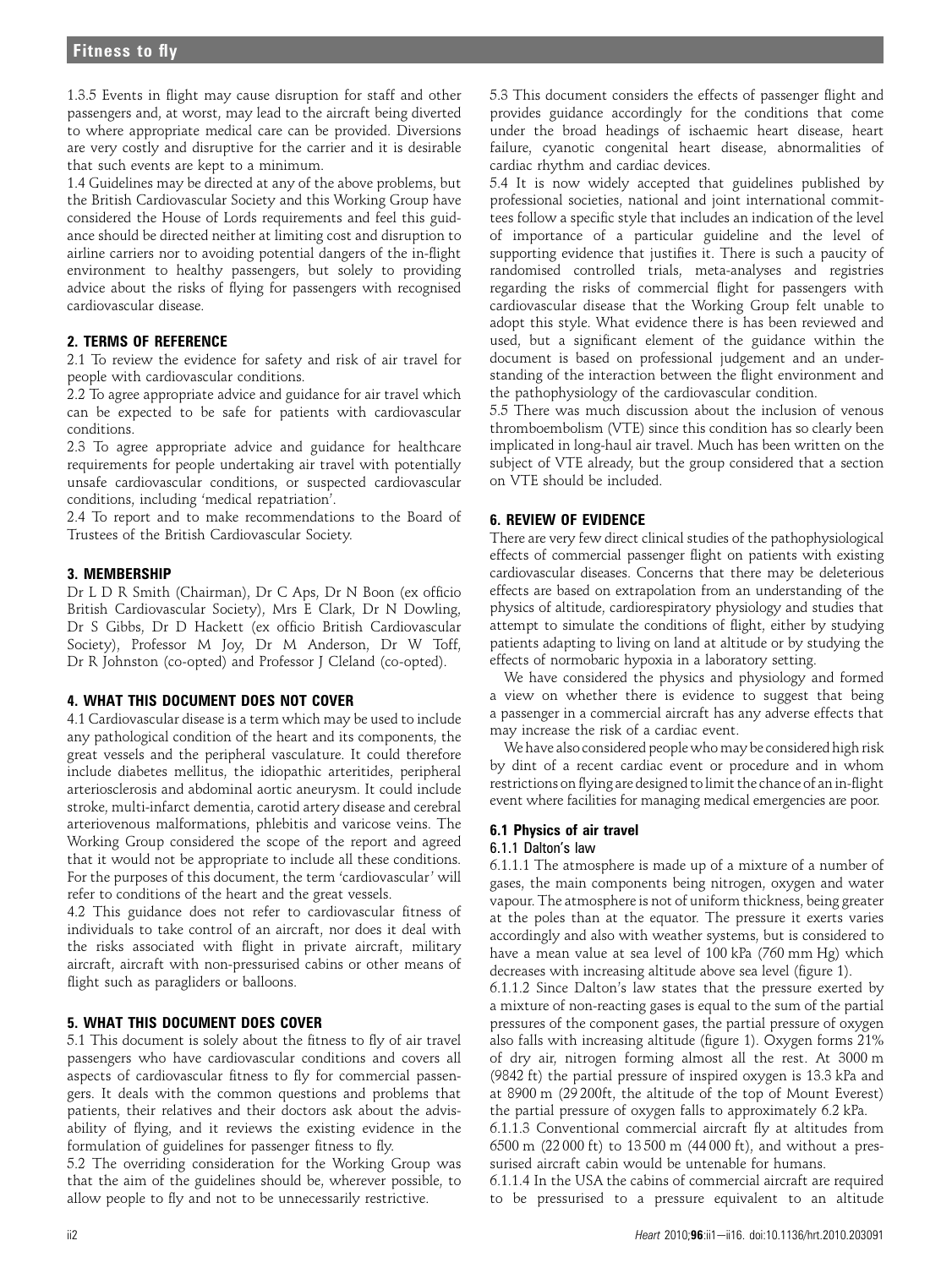**Figure 1** Variation in atmospheric pressure with altitude. Reproduced with permission from Committee on Air Quality in Passenger Cabins of Commercial Aircraft.<sup>172</sup>



('pressure altitude') of 2438 m (8000 ft), which should never be exceeded even at their highest attained flying altitude.<sup>8</sup> Similar regulations apply in the UK and Europe.<sup>9</sup> At this pressure altitude the partial pressure of oxygen is approximately 15 kPa.

6.1.1.5 It is assumed that the required cabin pressure is maintained at all times, but it may vary at different stages of the flight. There are suggestions that, although the aircraft systems are designed to maintain this pressure altitude requirement, there are still wide variations of cabin pressure during flight.<sup>10</sup> Other studies, however, have not supported these suggestions and, in modern aircraft, point to consistency of cabin pressures well above the minimum requirement.<sup>11</sup>

#### 6.1.2 Boyle's law

6.1.2.1 Boyle's law states that, for a given amount of a gas at a constant temperature, the volume is inversely proportional to the pressure. This has consequences for those changing altitude as gas in body cavities expands on increasing altitude and falls again on descending. This has no effect on the heart and circulation but has implications for those who have had recent surgical procedures when air that has collected in the thorax or pericardium may expand.

6.1.2.2 The volume of a gas is also related to its temperature (Charles' law), but these effects will not be considered here since the cabin temperature is artificially controlled.

#### 6.2 Physiology of air travel

#### 6.2.1 Hypobaric hypoxia

6.2.1.1 The most significant physiological change that occurs during flight is hypobaric hypoxaemia. Because the cabin is pressurised, the partial pressure of oxygen  $(pO_2)$  does not fall below 15.7 kPa. Table 1 shows the relative arterial oxygen pressure (paO<sub>2</sub>), ambient pO<sub>2</sub> and barometric pressure for healthy

Table 1 Relationship of barometric pressure, ambient oxygen partial pressure ( $pO_2$ ) and arterial  $pO_2$  with change in altitude in healthy adults at rest

| Altitude |        | <b>Barometric</b><br>pressure |       | Ambient p <sub>0</sub> |      | Arterial p <sub>0</sub> |               |
|----------|--------|-------------------------------|-------|------------------------|------|-------------------------|---------------|
| Feet     | metres | mm Hq                         | kPa   | mm Hq                  | kPa  | mm Ha                   | kPa           |
| 0        | 0      | 760                           | 101.3 | 160                    | 21.3 | $95 - 100$              | $12.7 - 13.4$ |
| 6000     | 1828   | 609                           | 81.2  | 128                    | 17.1 | $66 - 71$               | $8.8 - 9.5$   |
| 8000     | 2438   | 564                           | 75.2  | 118                    | 15.7 | $62 - 67$               | $8.2 - 9$     |

Reproduced with permission from Slonim and Hamilton.<sup>12</sup>

Heart 2010;96:ii1-ii16. doi:10.1136/hrt.2010.203091 ii3

adults at different altitudes up to the maximum pressure altitude of commercial aircraft. It is important to note that  $PaO<sub>2</sub>$ falls with age despite alveolar  $pO<sub>2</sub>$  remaining constant. This is thought to be due to age-related disparity between ventilation and perfusion.<sup>13</sup>

6.2.1.2 Above the age of 40 years a constant progressive fall in  $pO<sub>2</sub>$  occurs that can be approximated to a fall of 5 mm Hg (0.67 kPa) per decade, although the linearity of this equation at extreme old age is not certain.

6.2.1.3 When the oxygen dissociation curve for oxyhaemoglobin (figure 2) is applied to table 1 it shows that, at a pressure altitude of 2438 m (8000 ft), the cabin oxygen partial pressure is 118 mm Hg (15.7 kPa), paO<sub>2</sub> is  $62-67$  mm Hg (8.2-9 kPa) and oxygen saturation is  $90-93\%$ .

6.2.1.4 This estimate of arterial oxygen saturations concurs with measurements using continuous reading pulse oximeters. Cottrell and colleagues<sup>14</sup> measured oxygen saturation in 38 pilots on 21 flights of about 4 h duration. Maximal and minimal oxygen saturations were 95-99% (mean 97%) and 80-93% (mean $\pm$ SD 88.6 $\pm$ 2.9%), respectively. Of the subjects, 53% developed an oxygen saturation of <90% at some time during the flight. With elderly passengers this value is likely to be lower.



Figure 2 Oxygen dissociation curve from Aviation, Space and Environmental Medicine guidelines.<sup>4</sup>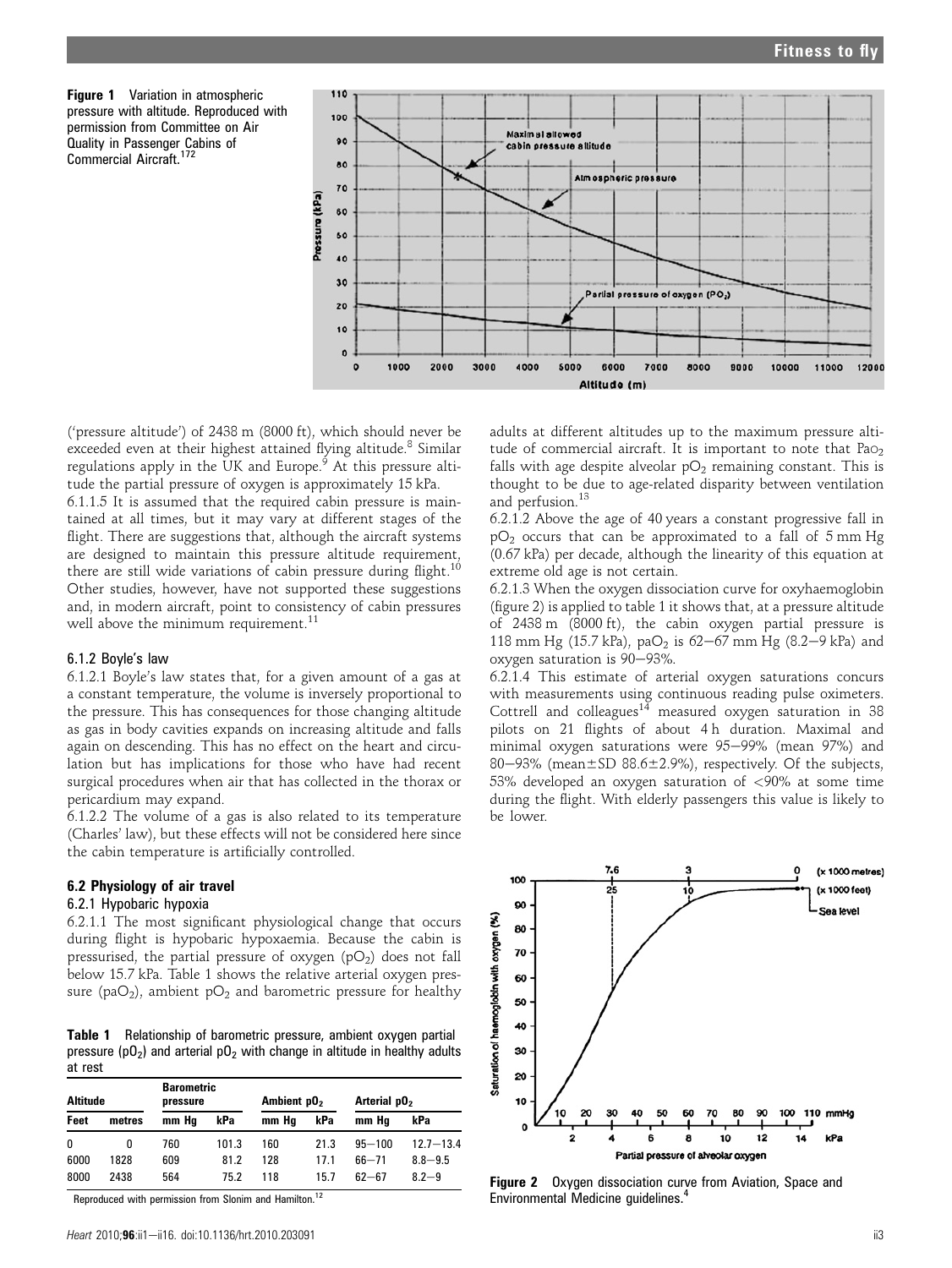#### 6.2.2 Effects of hypoxia on the circulation and potential for myocardial ischaemia

6.2.2.1 Hypoxia is reported to have many effects on the circulation including local vasodilation of coronary and cerebral vascular beds, increase in heart rate, increase in systemic blood pressure,<sup>15</sup> increased myocardial contractility, increase in cardiac output $^{16}$   $^{17}$  and increase in pulmonary artery pressure.<sup>18</sup>  $^{19}$ Responses to exercise are also altered, $^{20}$   $^{21}$  and the effects of hypoxia change with the duration of exposure.<sup>21</sup>

6.2.2.2 Hyperventilation can occur which in turn activates pulmonary stretch receptors which override direct effects of hypoxia and produce tachycardia.<sup>22</sup> <sup>23</sup>

6.2.2.3 Most of the studies from which the above data are derived are laboratory-based animal studies or have involved the study of active (walking, climbing or physical work) human subjects at moderate to extreme altitude for extended periods. Most of these reported effects do not become apparent until marked hypoxia with a paO<sub>2</sub> of  $\leq$ 40 mm Hg occurs.<sup>15 18 23</sup>

6.2.2.4 Levels of pa $O_2$  of 40 mm Hg would not normally be seen at modest altitude. Using the nomogram devised by Dillard and Ewald<sup>24</sup> for estimating the paO<sub>2</sub> at  $2438$  m (8000 ft) in patients with pulmonary disease, it can be estimated that to attain a pa $O_2$  of 40 mm Hg would require the resting pa $O_2$  at sea level to be 60 mm Hg and the forced expiratory volume in 1 s to be 29%-in other words, someone with very severe pulmonary disease.

6.2.2.5 There are few data on the effects of short-term isocapnic mild hypoxia at rest in the semi-recumbent position which is the state in which airline passengers find themselves.

6.2.2.6 A study by Phillips et  $a^{25}$  measured the dose-response curve of isocapnic hypoxia and cardiac output in healthy men in a recumbent position and found an increase in cardiac output associated with relatively mild levels of hypoxaemia (table 2). The increase was entirely accounted for by increasing heart rate and after a 5 min peak tended to return to base level after 20 min. There was no increase in blood pressure or ventilation rate.

6.2.2.7 Another study<sup>26</sup> exposed normal subjects (age range 6-83 years) to an altitude of 2900 m, slightly above the maximum pressure altitude of an airline cabin, and analysed cardiovascular parameters at 1 h and over the following 24 h. Oxygen saturations fell significantly on arrival at altitude and there were significant increases in heart rate and systolic blood pressure across all age groups. All other parameters were normal and there was no correlation between the degree of hypoxia and the changes in heart rate and blood pressure.

6.2.2.8 Such an inconsistent relationship between blood pressure and degree of hypoxia was also shown by Thomson et  $al^{27}$  when studying the circulatory response to isocapnic hyperoxia and hypoxia in normal healthy men. They exposed the subjects to each condition in a semi-recumbent position at normal room temperature for 1 h with a mean oxygen saturation during hypoxia of 82.6%. Hypoxia induced significant increases in heart rate and cardiac index and significant falls in systemic vascular resistance index and arterial stiffness.

| Table 2 Haemodynamic and ventilatory response to hypoxaemia |
|-------------------------------------------------------------|
|-------------------------------------------------------------|

| Oxygen saturation (%)          | 97 (room air) | 90.0  | 85.3   | 80.5   |
|--------------------------------|---------------|-------|--------|--------|
| Cardiac output (I/min)         | 7.0           | 7.1   | $7.9*$ | $8.4*$ |
| Heart rate (beats/min)         | 63            | 69.7  | 72     | 75*    |
| Systolic BP (mm Hq)            | 125.6         | 127.6 | 127.1  | 128.2  |
| Diastolic BP (mm Hq)           | 72.1          | 74.5  | 74.1   | 73.2   |
| Respiratory rate (breaths/min) | 17.1          | 17.3  | 16.6   | 16.8   |
|                                |               |       |        |        |

\*p<0.0005 for room air and 90% oxygen saturation.

6.2.2.9 In a paper even more relevant to this guidance, Wyss et  $al^{28}$  took normal controls and a group of patients with angina (Canadian Cardiovascular Society functional class II-III) and angiographically documented coronary artery disease and exposed them to simulated altitudes of 4500 m and 2500 m, respectively. Haemodynamic parameters, ventilation rate, myocardial blood flow and coronary flow reserve using adenosine and bicycle ergometry were measured. There was a significant increase in rate pressure product at rest in both groups when exposed to their respective simulated altitudes and an increase in myocardial blood flow in both groups. However, there was a significant reduction in coronary flow reserve on exercise in the coronary artery disease group at the simulated altitude of 2500 m. There was no significant increase in ventilation in the coronary artery disease group at 2500 m.

6.2.2.10 It is reasonable to conclude from the above that there is no extreme change in circulatory parameters at rest with isocapnic hypoxia, even with oxygen saturations as low as 80%. Circulatory changes are confined to mild (probably transient) increases in heart rate, small decreases in systemic resistance which may result in increased cardiac output and some degree of increased coronary blood flow. Oxygen saturations of 80% would be unlikely to occur at pressure altitudes of 2500 m in commercial aircraft.

#### 6.2.2.11 Conclusion

The mild hypobaric hypoxaemia induced by commercial airline flight may be expected to have little or no effect in precipitating myocardial ischaemia in people without critical ischaemia at sea level.

#### 6.2.3 Effects of hypoxia in heart failure

6.2.3.1 It might be expected that hypoxia would have a deleterious effect on patients suffering with left ventricular dysfunction. However, pulmonary vasoconstriction may help protect the pulmonary microvasculature from increased pressure and falls in the systemic vascular resistance caused by hypoxia and thought to be mediated by nitric oxide<sup>29</sup> may limit rises in pulmonary venous and left ventricular filling pressures.

6.2.3.2 There is a paucity of literature on the effects of hypoxia on central circulatory variables in humans with heart failure, although work by Hobkirk et  $al^{30}$  has shown that, in 21 patients with treated New York Heart Association (NYHA) grades III and IV heart failure with ejection fractions <40%, lying supine and breathing 15% oxygen caused a fall in arterial oxygen saturation to 86% but did not cause any significant symptoms. Blood pressure and pulmonary artery pressure rose significantly but heart rate did not (19 (90%) were on  $\beta$  blockers). Indirect measures of ventricular filling pressures suggested a fall.

6.2.3.3 In the Ideal Cabin Environment (ICE) Study,  $31$  72 volunteers (mean age 54 years) with stable NYHA grade II were subjected to a simulated 7-h flight. The mean oxygen saturation of the group at 'sea level' was 94% and at 2438 m (8000 ft) cabin altitude mid 'flight' it fell to 91%, but there were no symptoms of dyspnoea or changes in blood pressure. The equivalent mean values for the normal volunteers (mean age 43 years) were 96% at 'sea level' and 93% at 2438 m (8000 ft).

6.2.3.4 The effect of hypoxia on workload in patients with heart failure has also been investigated. Agostoni et  $a^{32}$  showed that patients with severe but stable heart failure (NYHA grades III and IV) were able to complete cardiopulmonary exercise without stopping even when subjected to hypoxia equivalent to an altitude of 3000 m (9842 ft).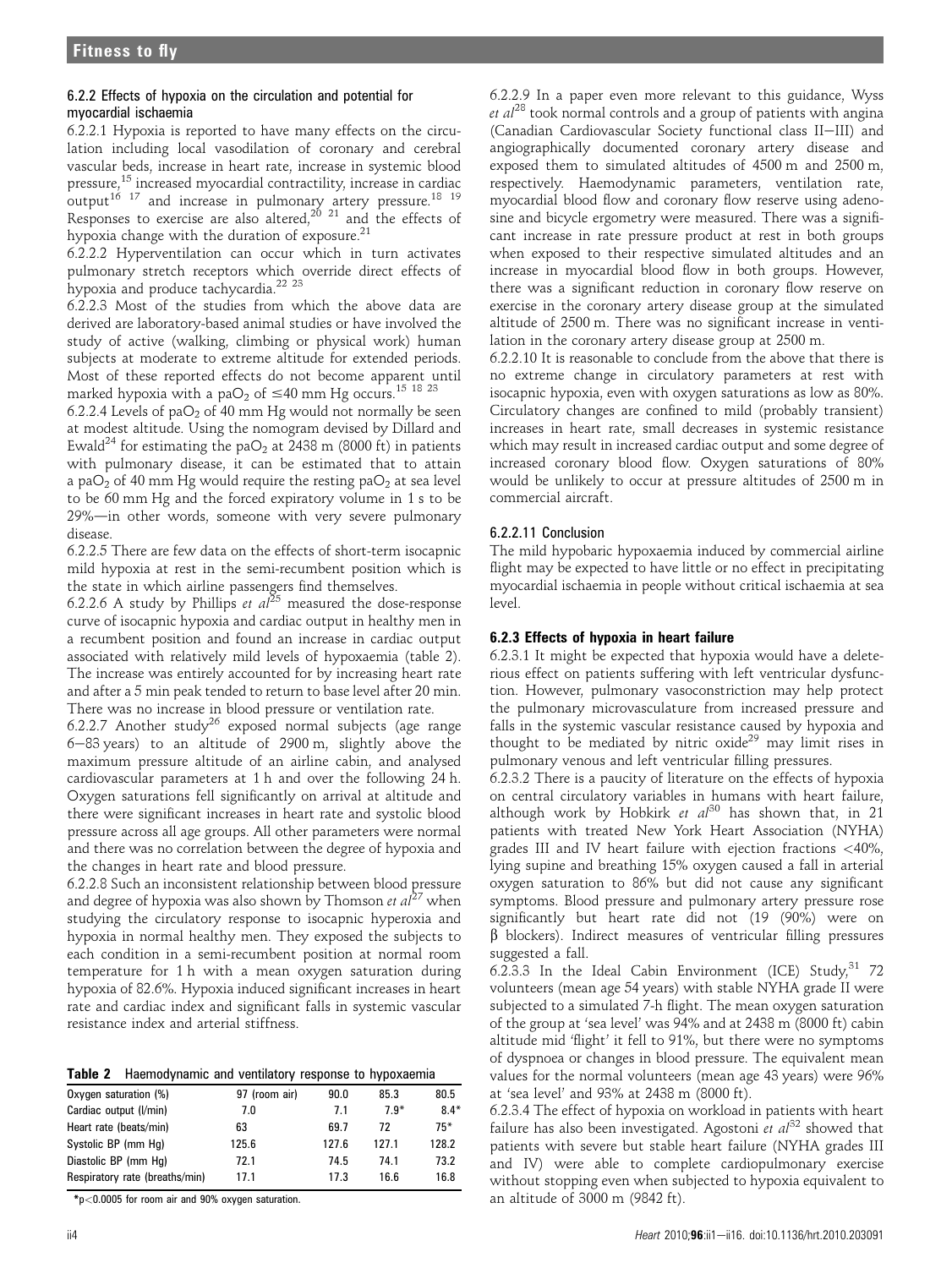#### 6.2.3.5 Conclusion

The available evidence suggests that, for patients with stable heart failure including NYHA grades III and IV, short-term (up to 1 h) hypoxia at rest produces no significant deleterious effects. Periods of up to 7 h are tolerated by those with mild to moderate stable heart failure (NYHA grade II).

#### 6.2.4 Effects of hypoxia on the ECG, arrhythmia and pacing thresholds

6.2.4.1 It might be anticipated that hypoxia and the associated increase in  $\alpha$ - and  $\beta$ -adrenergic stimulation would increase the susceptibility to arrhythmia, particularly in the presence of myocardial ischaemia, but there are surprisingly few data on the subject. In a study of healthy men aged 50-64 years, increased atrial and ventricular ectopy was observed during acute ascent in a cable car to altitudes up to 2632 m (863 4ft) above sea level, the frequency of ectopy being proportional to the altitude. $33$ 

6.2.4.2 In another study healthy volunteers subjected to a simulated ascent of Mount Everest in a hypobaric chamber<sup>34</sup> showed transient changes in mean frontal QRS axis and voltages and increases in heart rate proportional to the degree of hypoxia. There were no ECG signs of ischaemia or arrhythmia even with an oxygen saturation of 49%.

6.2.4.3 It is not known whether hypoxia during air travel results in an increased predisposition to sustained ventricular arrhythmia and implantable cardioverter defibrillator (ICD) activation in susceptible individuals.

6.2.4.4 Profound hypoxaemia induced by inhalation of a gas mixture containing 10% oxygen has been shown to result in a significant and reversible increase in pacing threshold.<sup>35</sup> However, acute exposure of 13 patients with implanted pacemakers to an altitude equivalent of 4000 m, simulated in a hypobaric chamber, did not result in any alteration of stimulation thresholds after 30 min.36

#### 6.2.4.5 Conclusion

Hypoxia is unlikely to produce an increase in susceptibility to arrhythmia or to have any adverse effect on pacing threshold at cabin altitudes likely to be encountered during air travel.

#### 6.2.5 Effects of hypoxia on thrombogenicity (see also section on DVT/VTE)

6.2.5.1 Passengers with existing atheromatous coronary disease, whether diagnosed or not, may be at risk of acute coronary syndromes if being a passenger on a commercial flight has a prothrombotic effect which might predispose them to formation of occlusive coronary thrombus.

6.2.5.2 Hypoxia has been shown not to enhance exercise-induced activation of clotting factors in healthy athletes<sup>37</sup> and, although short-term and long-term periods at high altitude (>5000 m) have been shown to produce activation of clotting factors, 38 39 well-controlled studies of both normobaric<sup>40</sup> and hypobaric<sup>41</sup> isocapnic hypoxia simulating an altitude of 3600 m for 8 h revealed no significant effect.

6.2.5.3 Toff et  $al^{42}$  simulated a long-haul flight by subjecting 73 low-risk 'passengers' to 8 h of either sedentary normoxia or hypoxia in a crossover trial using a hypobaric chamber. A small proportion of women taking oral contraceptives were included but subjects with factor V Leiden and prothrombin G20210 mutations were not. Measures of endothelial function, platelet activation and clotting showed no significant difference between the hypoxic and normoxic conditions suggesting that, in lowrisk passengers, hypoxia has no prothrombotic effect over and above prolonged sitting.

6.2.5.4 In a study of predominantly high-risk 'passengers' <sup>43</sup> with a high proportion of participants taking oral contraceptives or bearing the factor V Leiden mutation, an 8-h flight was compared with other 8-h periods of sitting in a cinema or light ambulatory activity. There were increases in clotting factors (Ddimer, thrombin/antithrombin complex and prothrombin fragments 1 and 2). This suggests that, in high-risk individuals, mild hypoxia alone may have a prothrombotic effect.

#### 6.2.5.5 Conclusion

Commercial airline passengers breathe air with a reduced oxygen content which results in low blood oxygen saturations. The levels of blood oxygen saturations attained appear to have little or no adverse circulatory effects which would make the passenger more liable to myocardial ischaemia, myocardial infarction, left ventricular failure or arrhythmia. Passengers already at high risk may suffer additional risk from hypoxia during flight. This conclusion is supported by the available evidence and applies to short or medium length flights. There is no adequate information to indicate whether extended flying (>12 h) might have adverse effects.

#### 6.2.6 Effects of pre- and post-flight environment

Taking a flight with a commercial airline involves more than the time spent in the aircraft during flight, and the potential threats to the health of passengers with cardiac disease may occur before and after flight.

6.2.6.1 Anxiety: A significant proportion of the population (10-40%) report a fear of flying, $44$  although this prevents few from completely avoiding it.<sup>45</sup> Fear and anxiety may be heightened at take-off and landing or if turbulence is experienced. The threat of terrorism adds to the fear of flying and can a have a major impact on passenger willingness to fly. Ito and Lee assessed the September 11 attacks in New York as having a major effect on reducing passenger numbers, an effect which continued at least until 2003.<sup>46</sup>

6.2.6.2 The security measures which are now in place mean passengers have to arrive well ahead of their flight time. Concern about missing the flight, uncertainties about where to check in and identifying the departure gate all add to the stress and mean passengers may be hurrying and anxious.

6.2.6.3 Frustration about delays has been shown to result in anger, $47$  and anger is one of the more potent of the many mental stresses that may provoke myocardial ischaemia.<sup>48</sup>

6.2.6.4 Exercise: After arrival at the airport a considerable amount of physical activity is involved, much of it carrying, pushing or pulling bags, which may be well in excess of the passenger's normal exercise limits. Similar stresses apply at the destination airport and may also be exacerbated by the altitude or temperature of the destination. Many major destination cities are above 5000 ft, especially in North and South America, Africa and the East, and many have extremes of temperature. The potential for the airport stresses to induce a deterioration of a chronic condition is well recognised and most airports provide excellent services to assist the disabled passenger. These services can be found on arrival, but it is better to call ahead and make the arrangements beforehand.

#### 6.2.7 Sleep deprivation and circadian rhythm disruption

6.2.7.1 Departure times in the early hours of the morning often mean that, with travel time to the airport and the delay before boarding, passengers may be awake much of the night before travel. This may result in sleep deprivation and disruption of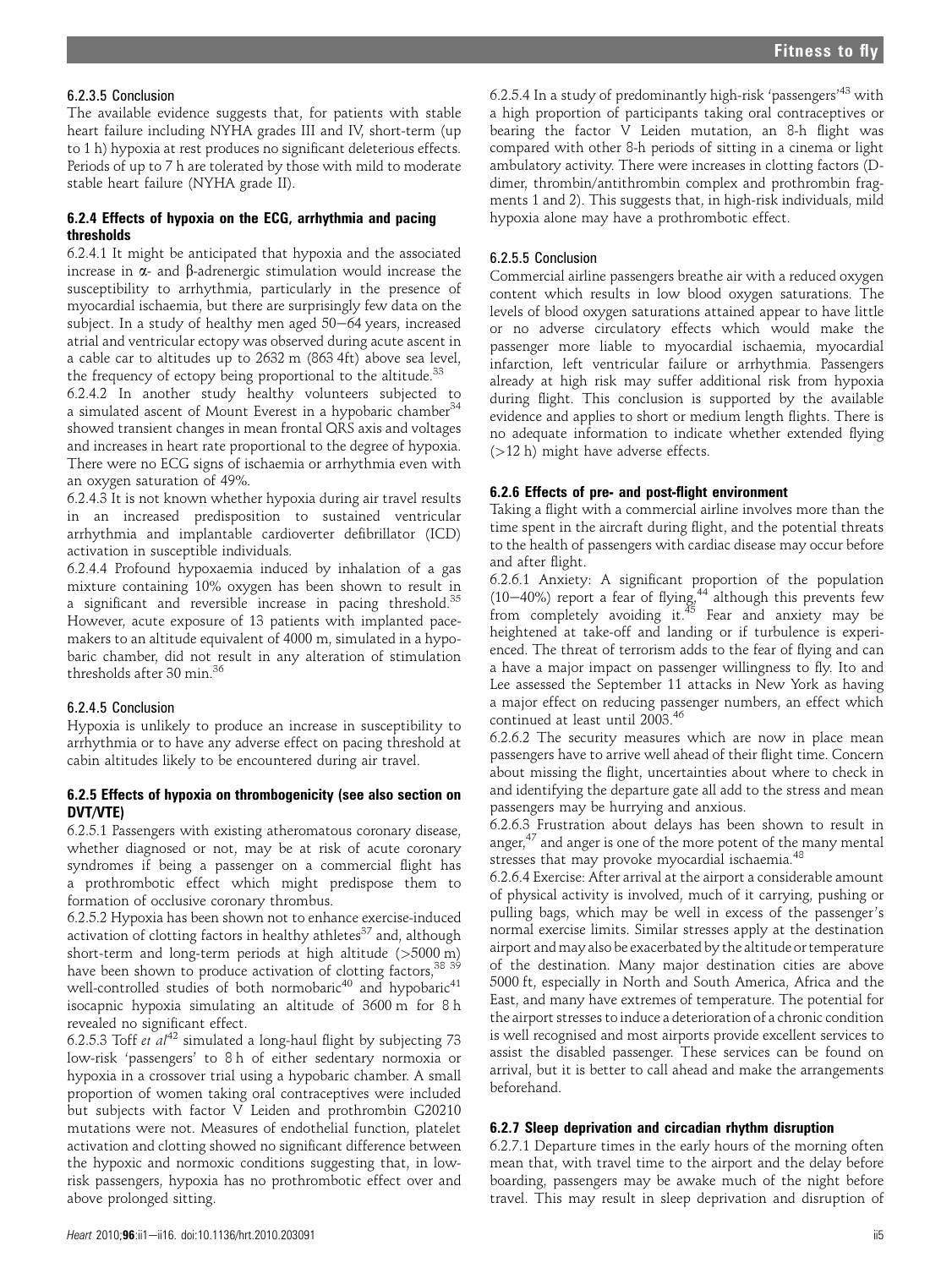circadian rhythm that can also occur with flights that cross many time zones.

6.2.7.2 The circadian rhythm of the cardiovascular system reflects the changing sympathetic-vagal balance and is recognised to result in periods of cardiac vulnerability.49 Studies of shift workers suggest that sleep deprivation and disruption of circadian rhythm may increase the risk of coronary events.<sup>50</sup> Heart rate variability as a marker of circadian variation may be altered in patients after infarction and in those with congestive heart failure, hypertension and diabetes<sup>51</sup> and can be modulated by  $\beta$  blockers.

6.2.7.3 Despite this, one study has shown that, in patients with heart failure, there is no relationship of circadian rhythm with sudden cardiac death<sup>52</sup> and there is no direct evidence of increased cardiac vulnerability resulting from occasional shortterm disruptions such as those experienced by airline passengers. 6.2.7.4 Probably the most important effect of disturbed diurnal patterns for the passenger with cardiovascular disease is the ease with which the regularity of medications is disrupted. It is very difficult to adhere to a pattern of tablet-taking when the daily routine is altered, especially when confusion about the right time compounds the problem. For passengers with stable heart failure, angina or arrhythmia, it is very important that they maintain the regularity of their medication.

#### 7. PASSENGER FLIGHT WITH CHRONIC CONDITIONS AND AFTER CARDIAC EVENTS OR PROCEDURES

Regardless of any direct deleterious effects that the aircraft cabin environment may have, it does not provide an ideal environment in which to manage medical problems and an acute in-flight event may result in diversion of the flight, poor medical outcomes or both. Cardiac events or procedures, diagnostic or therapeutic, may leave people at short-term high risk of a further event or complication. This acute risk normally reduces in the short to medium term until a stable situation is reached. If a cardiac event or procedure carries a significant risk of events or complications occurring, then consideration must be given to the time interval before the risk becomes acceptable and the cabin environment no longer a concern. It is generally the instability of the condition that predicts risk rather than the severity alone.

Although some considerations are relatively easy to define, such as the time it takes for post-thoracotomy intrathoracic air to be reabsorbed, most of the situations are complex. Patients have a multitude of factors that contribute to the risk of an event and consequently any guidance is necessarily a generalisation based on reasonable judgement and should not be considered absolute.

In the following section acute and chronic conditions and different cardiac procedures are considered and the appropriate time that should pass between the event and the flight suggested. The conditions and procedures considered are listed in table 3.

#### 7.1 Acute coronary syndromes (ACS) including ST elevation myocardial infarction (STEMI) and non-ST elevation myocardial infarction (NSTEMI) and troponin-negative acute coronary syndromes

7.1.1 The observations of the limited effects of the cabin environment on cardiac physiology (see above) should be equally applicable to patients following an acute coronary syndrome, there being little or no deleterious effect.

However, following an acute coronary syndrome, patients may be at risk of events as a direct result of their condition. The early risk following an acute coronary syndrome is multifactorial and includes age, heart rate, ventricular function/Killip class, severity of the coronary disease and the degree of revascularisation. $53-58$  In existing guidelines on fitness to fly, only acute myocardial infarction (AMI) is considered without distinction between different clinical presentations although it is sometimes separated into complicated and uncomplicated.

7.1.2 There is conflicting advice regarding the delay to flying following AMI, with varying guidance from professional bodies $4-7$  and varying acceptance by passenger carriers. Data on which to base guidance are relatively sparse.

7.1.3 Retrospective analyses of patients following myocardial infarction have suggested that flying-both short and long haul—is safe at  $2-4$  weeks,<sup>59 60</sup> but in these studies the elapsed time between myocardial infarction and the flight was not an adjustable variable.

7.1.4 Another retrospective study<sup>61</sup> analysed 213 aeromedical repatriation patients after myocardial infarction and concluded that travel <2 weeks after AMI can be safely undertaken and that there is a low incidence of transfer-related complications. The patients were clinically heterogeneous, some having ST elevation myocardial infarction (STEMI) and some non-ST elevation myocardial infarction (NSTEMI), with varying numbers having undergone revascularisation. All the patients in this study were accompanied by an appropriately trained medical escort, and it is not clear whether this actively contributed to the low complication rate.

7.1.5 A small prospective trial<sup>62</sup> analysed the effects of flight 2 weeks after AMI in patients who were able to climb a flight of stairs and who were randomised to receive oxygen (2 l/min) or no oxygen during the flight. Holter monitoring was performed for ST shift and arrhythmia and oxygen saturation was measured throughout the flight. The authors noted some asymptomatic hypoxia (oxygen saturation  $\langle 90\% \rangle$ , which was also noted in a few patients in the paper by Thomas et  $al$ ,  $61$  but only one episode of ST shift on the Holter tracing which was asymptomatic. There was no difference in outcome between patients with supplemental oxygen and those without. The authors concluded that, in this group of patients, commercial flight was safe and did not induce myocardial ischaemia, that supplemental oxygen as routine was not required and that medical attendants were unnecessary.

Table 3 Conditions, procedures and events considered in this section

| <b>Acute conditions</b>                                          | <b>Chronic conditions</b>                                                                                                             |                                                            | Diagnostic procedures Therapeutic procedures                                                                                                                                                              |
|------------------------------------------------------------------|---------------------------------------------------------------------------------------------------------------------------------------|------------------------------------------------------------|-----------------------------------------------------------------------------------------------------------------------------------------------------------------------------------------------------------|
| Acute coronary<br>syndromes<br>Acute left ventricular<br>failure | Stable angina<br>Stable heart failure<br>Paroxysmal SVT<br>Persistent/permanent AF<br>Cyanotic congenital heart<br>disease<br>Anaemia | Cardiac catheterisation<br>Electrophysiological<br>studies | Emergency PCI<br><b>Elective PCI</b><br>Insertion of pacemaker/AICD<br>CABG<br>Surgical valve replacement<br>Percutaneous valvotomy<br>Ablation flutter, right-sided pathways,<br>left-sided pathways, AF |

AF, atrial fibrillation; AICD, implantable cardioverter defibrillator; CABG, coronary artery bypass grafting; PCI, percutaneous coronary intervention; SVT, supraventricular tachycardia.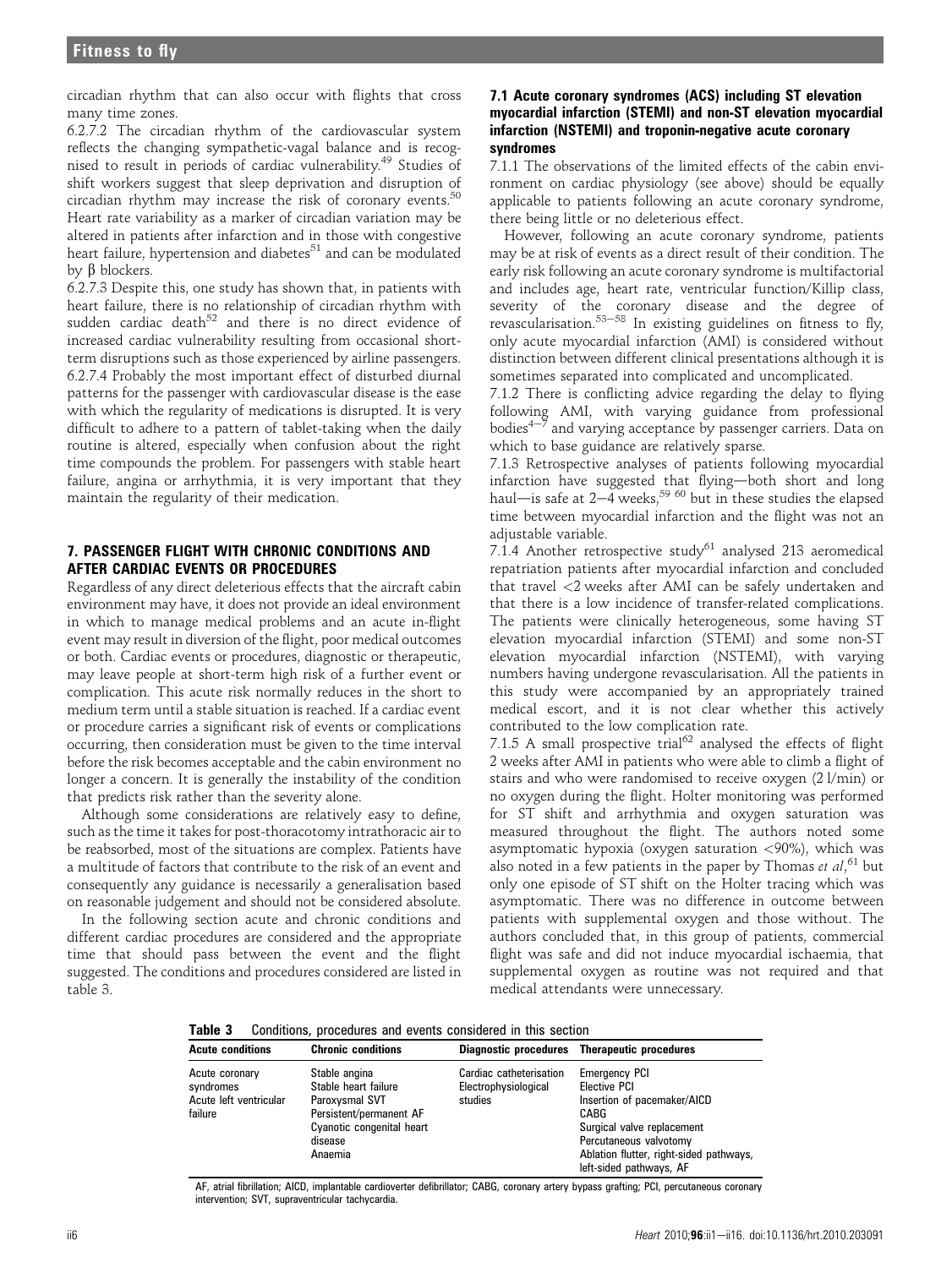7.1.6 Longer distance medical transport is also reported in a retrospective study by Essebag et  $a^{163}$  in which 51 patients were transported within 7 days of AMI, half of them high risk with Killip class II-IV. This study suggested that transfer was safe 3-7 days after admission.

7.1.7 These studies do not distinguish between high-risk and low-risk post-infarction patients. There is a spectrum of risk which will depend on the success of reperfusion, extent of myocardial dysfunction, predisposition to arrhythmia and presence of major complications.

#### 7.1.8 STEMI

7.1.8.1 Figures from the Myocardial Infarction National Audit Project (MINAP) suggest overall mortality from STEMI is highest in the acute phase, falling to  $2\%$  after 10 days,  $64$  but these figures include all patients with STEMI and do not distinguish between high- and low-risk groups.

7.1.8.2 Successful revascularisation during primary angioplasty for STEMI confers a prognostic benefit in the short and medium term, especially in low-risk STEMI,<sup>65</sup> and in a cohort of 1791 patients treated by primary angioplasty de Luca et al devised a scoring system to identify the risk of 30-day mortality.<sup>66</sup> The authors' score card (see table 4) was able to identify patients at very low risk of early mortality or cardiac arrest (0.1% at 2 days and  $0.2\%$  at  $2-10$  days). They were able to demonstrate the stability of the score over the following year. Although patients with higher scores had higher early and late mortality in all groups, actuarial survival curves showed that relative stability of risk had been reached by 10 days. They concluded that a large proportion of patients following primary percutaneous coronary intervention (PCI) for STEMI may be identified as very low risk (score  $\leq 3$ ) with a stable risk from 2 days onwards. There was a strong correlation between risk score and ejection fraction (EF), patients with scores of  $0-3$  having mean $\pm$ SD EF of  $45\pm10$ % and those with scores of  $4-6$  having a mean $\pm$ SD EF of  $40\pm12$ %. This suggests that patients with low risk scores

Table 4 Zwolle risk score for ST elevation myocardial infarction (STEMI)

| Killip class           | <b>Points</b> | <b>Risk score</b> | RR (95% CI) of<br>death by 30 days |
|------------------------|---------------|-------------------|------------------------------------|
| 1                      | 0             | $0 - 1$           | $0.03$ (0.008 to 0.13)             |
| 2                      | 4             |                   |                                    |
| $3 - 4$                | 9             | $\overline{2}$    | $0.09$ (0.02 to 0.37)              |
| TIMI flow post PCI     |               |                   |                                    |
| 3                      | 0             | 3                 | 1.04 (0.04 to 2.45)                |
| 2                      | 1             |                   |                                    |
| $0 - 1$                | 2             | 4                 | 1.40 (0.5 to 3.98)                 |
| Age                    |               |                   |                                    |
| $<$ 60                 | 0             | 5                 | 2.48 (0.96 to 6.42)                |
| $\geq 60$              | 2             |                   |                                    |
| 3 vessel disease       |               | 6                 | 2.52 (0.75 to 8.46)                |
| No                     | 0             |                   |                                    |
| Yes                    | 1             | 7                 | 5.99 (1.98 to 18.1)                |
| Anterior infarct       |               |                   |                                    |
| No                     | 0             | ≥8                | 32.1 (18.6 to 55.8)                |
| Yes                    | 1             |                   |                                    |
| Ischaemic time $<$ 4 h |               |                   |                                    |
| No                     | 0             |                   |                                    |
| Yes                    | 1             |                   |                                    |
| Total available score  | 16            |                   |                                    |

Reproduced with permission from de Luca et al.<sup>66</sup>

PCI, percutaneous coronary intervention; TIMI, thrombolysis in myocardial infarction.

and EF >40% have a very low chance of events from day 3 onwards.

7.1.8.3 The treatment of STEMI with primary angioplasty is increasingly widespread but still not the norm. In 2007, MINAP reported 4228 primary angioplasties in England and Wales out of a total of 27 199 STEMI (John Birkhead, MINAP, personal communication, April 2009). The British Cardiovascular Intervention Society (BCIS) audit returns<sup>67</sup> reported a slightly higher figure at 4858 primary angioplasties. Either way, it only represents about 15% of those with STEMI but it is rapidly increasing. The remainder received fibrinolytic agents or no reperfusion therapy. In these patients, successful reperfusion, extent of coronary disease and degree of left ventricular dysfunction are not known so quickly after hospitalisation and it is recommended that patients undergo further investigation and risk stratification using echocardiography within 48 h and coronary angiography during the same admission. $68$  If there remain concerns about possible inducible ischaemia, stress testing may be undertaken in the following  $4-6$  weeks and appropriate revascularisation planned. Revascularisation with PCI or coronary artery bypass graft (CABG) almost halves the risk of subsequent unstable angina or death.<sup>69</sup>

7.1.8.4 Left ventricular EF is a marker of increased risk of ventricular arrhythmia and sudden cardiac death (SCD). Patients with an EF  $\geq$ 40% and no ventricular tachycardia after day 2 are at low risk of SCD. Those with  $EF \leq 30\%$  and prolonged QRS duration may be considered for an implantable defibrillator  $(AICD).$ <sup>70</sup>

7.1.8.5 Bradyarrhythmia complications may require temporary or permanent insertion of a pacemaker. In either case there is a risk of pneumothorax (see section on pacemaker insertion).

#### 7.1.9 NSTEMI and troponin-negative acute coronary syndromes

Patients with NSTEMI are at increased risk of death or further myocardial infarction and are recommended to undergo coronary angiography and appropriate revascularisation before discharge. $1$ 

#### 7.1.10 Haemorrhage

Current management of all acute coronary syndromes involves the use of antithrombotic agents and anticoagulants as well as invasive strategies for revascularisation. There is a therefore a risk of haemorrhage related to the arterial access site as well as a risk of spontaneous bleeding from the gastrointestinal tract or, rarely, retroperitoneal haemorrhage.

7.1.10.1 Haemorrhagic complications are more likely with femoral artery than radial artery access, $72$  but are unlikely to occur after 1 week. Subacute gastrointestinal haemorrhage is reported after both primary angioplasty<sup>73</sup> and fibrinolytic therapy<sup>74</sup> and may complicate the in-hospital course. Heparin and the small molecule IIbIIIa receptor antagonists have a short half life, but abciximab may still have effects at  $7-10$  days. Gastrointestinal haemorrhage from the use of the antiplatelet agents may also occur after discharge, but it is relatively rare at 0.07 per patient-year.<sup>75</sup>

7.1.10.2 If there are haemorrhagic complications during the inhospital course after an acute coronary syndrome, it may alter the advisability of flying early after discharge.

#### 7.1.11 Conclusion

Passengers who have suffered an acute coronary syndrome can be reasonably divided into those at very low risk who may safely fly as early as 3 days after the event, those at medium risk who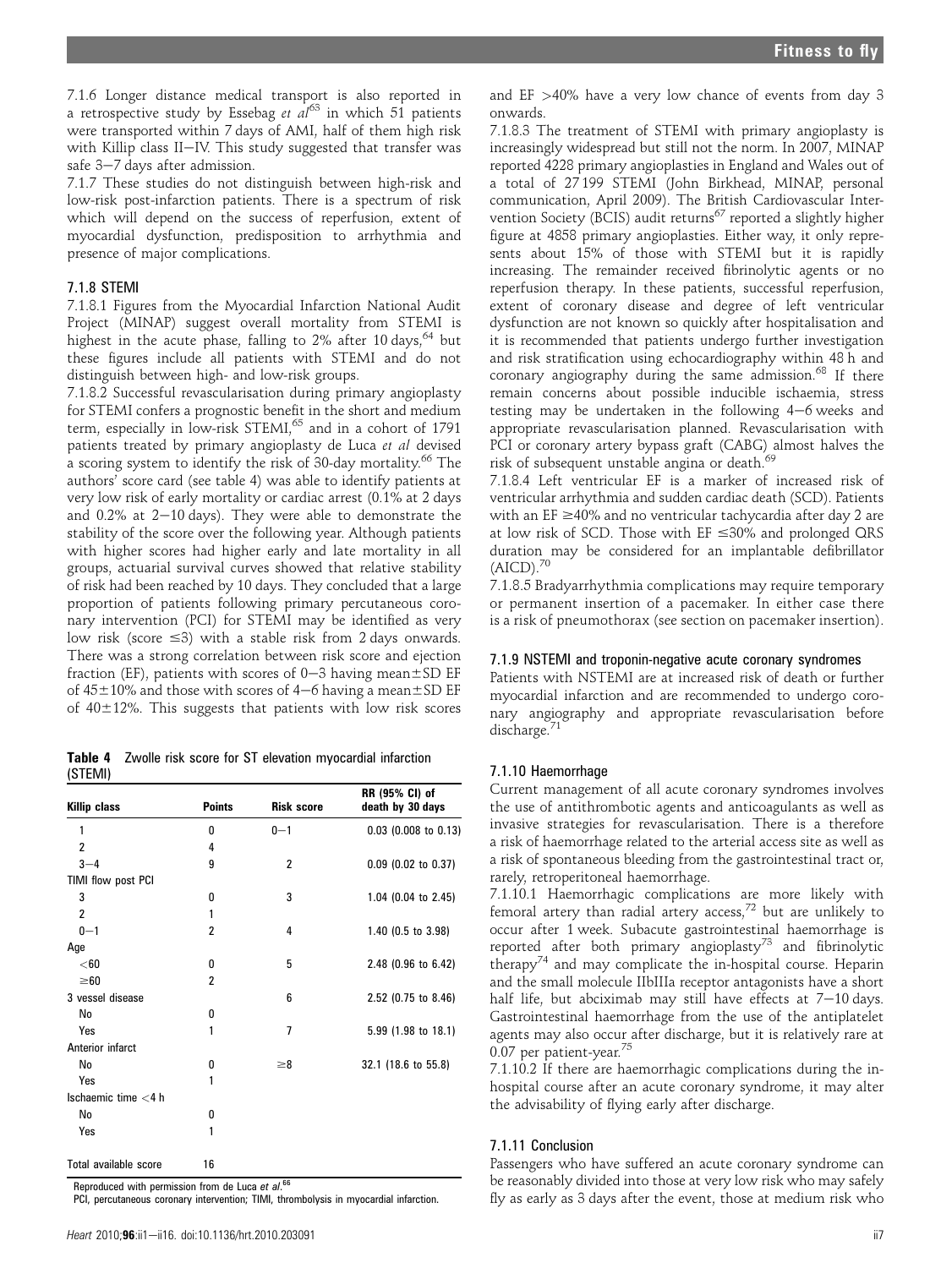may fly from 10 days onwards and those at high risk or awaiting further investigation/treatment in whom flying should be deferred until a more stable situation is achieved.

Very low risk: age <65 years, first event, successful reperfusion, EF >45%, no complications and no planned investigations or interventions.

Low risk: EF >40%, no symptoms of heart failure, no evidence of inducible ischaemia or arrhythmia and no further investigations or interventions planned.

High risk EF: <40% with signs and symptoms of heart failure, those pending further investigation with a view to revascularisation or device therapy.

#### 7.2 Heart failure

#### 7.2.1 Acute left ventricular failure

The risk of hospitalisation for heart failure following AMI is highest in the few weeks after the infarction but stabilises after 45 days.<sup>76</sup> Episodes of acute left ventricular failure may be caused by an acute coronary syndrome (see above) or provoked by anaemia or infection on the background of chronic left ventricular dysfunction. Once any precipitant is identified and treated, most cases should be stabilised within 6 weeks and should be safe to fly.

#### 7.2.2 Chronic heart failure

Passengers with stable chronic heart failure without recent changes in symptoms or medication are likely to be able to tolerate the mild hypoxia of the aircraft cabin environment even if they have severe heart failure.<sup>30–32</sup> It is advisable that they take the precautions of avoiding physical exertion at the airport and making sure that they take their regular medication. It is probably prudent for passengers who are severely limited with NYHA class IV symptoms not to fly without special consideration and the availability of in-flight oxygen.

#### 7.2.3 Conclusion

Following an episode of acute heart failure, most patients should be stable within 6 weeks and be able to fly. With chronic heart failure there should be no restriction, although those with NYHA III and IV should consider airport assistance and request the availability of in-flight oxygen.

#### 7.3 Stable angina

The available evidence suggests that it is unlikely that flying would precipitate acute myocardial ischaemia and no restriction should be applied. Passengers should be advised to allow plenty of time at either end of their journey to limit anxiety and haste. Passengers should be advised to seek assistance with personal transport at the airport if needed. They should also be advised to remember to take their medication in the usual way and at the usual times.

#### 7.4 Arrhythmia

#### 7.4.1 Paroxysmal supraventricular arrhythmia

Flight itself does not appear to induce paroxysmal supraventricular tachycardia, atrial fibrillation or atrial flutter, and providing the passengers are symptomatically stable with a low frequency of events, there should be no restriction to flying.

7.4.2 Passengers with permanent or persistent atrial fibrillation should be stable with appropriate rate control and anticoagulation.

7.4.3 Passengers with a history of ventricular arrhythmias should have these controlled before flying. Ventricular arrhythmias may be treated by implantable defibrillators (see section on DVT and VTE).

7.4.4 Patients with uncontrolled haemodynamically significant ventricular arrhythmias should not travel on commercial aircraft.

#### 7.5 Cyanotic congenital heart disease

7.5.1 Patients with congenital cyanotic heart disease with Eisenmenger syndrome<sup>77</sup> <sup>8</sup> are hypoxaemic with a consequent erythrocytosis and haemoglobin levels of  $15-24$  g/l. They might be thought to be at risk when flying owing to the effects of hypoxia and hyperviscosity.

7.5.2 The circulatory pathology, however, does not impair alveolar gas transfer and the arterial hypoxia does not result from low alveolar oxygen tension but from the central right-toleft shunting. As a result, small changes in the alveolar oxygen concentration have little effect on hypoxaemia. In addition, a chronic adaptation of a shift in the oxygen dissociation curve to the right has been suggested by Harinck et  $al^{79}$  and subsequently confirmed in a study by Broberg et al.<sup>80</sup>

7.5.3 In the study by Broberg et al, 53 patients with Eisenmenger syndrome were compared with 48 acyanotic patients and a 10-year record of 1157 flights was studied. One or two of the patients reported symptoms of breathlessness during flight and were treated with in-flight oxygen therapy but the authors reported no serious adverse effects on account of the relative additional hypoxia experienced in-flight and suggested there was no justification for limiting air travel in these patients.

7.5.4 The erythrocytosis that occurs may increase the already existing risk of venous thromboembolic disease but with the additional possibility of a 'paradoxical' embolus. One patient in the study by Broberg et al was thought to have had a transient cerebral event.

#### 7.5.5 Conclusion

Passengers with the Eisenmenger syndrome should not be restricted from flying although they are advised to request inflight oxygen. They are also advised to maintain good levels of hydration, avoid alcohol and follow the guidance for VTE prophylaxis for high-risk groups (see section on DVT and VTE).

#### 7.6 Anaemia

7.6.1 Reduced circulating haemoglobin restricts the oxygencarrying capacity of a unit volume of blood and induces compensatory mechanisms in the circulation that result in increased cardiac output and ventricular stroke work. $81$   $82$ 

7.6.2 In the normal healthy heart, remarkably low haemoglobin levels can be tolerated<sup>83</sup> although chronic anaemia may precipitate angina in those with normal coronary arteries.<sup>84</sup> However, in an already compromised circulation, anaemia may risk pulmonary oedema or critical myocardial ischaemia.<sup>85</sup>

7.6.3 It is well recognised that anaemia commonly complicates chronic heart failure<sup>86</sup> and that treatment significantly improves the functional class.<sup>87</sup> The same applies to those with chronic angina<sup>88</sup> and following either PCI<sup>89</sup> or CABG.<sup>90</sup>

7.6.4 The Canadian Cardiac Society Guidelines on Flying<sup>6</sup> recommend that a haemoglobin level of 9 g/l is a threshold value below which travel is inadvisable in passengers who have undergone CABG.

#### 7.6.5 Conclusion

When considering passengers with cardiovascular disease wishing to fly, physicians should consider the additional potential effect of anaemia on the underlying cardiovascular pathology.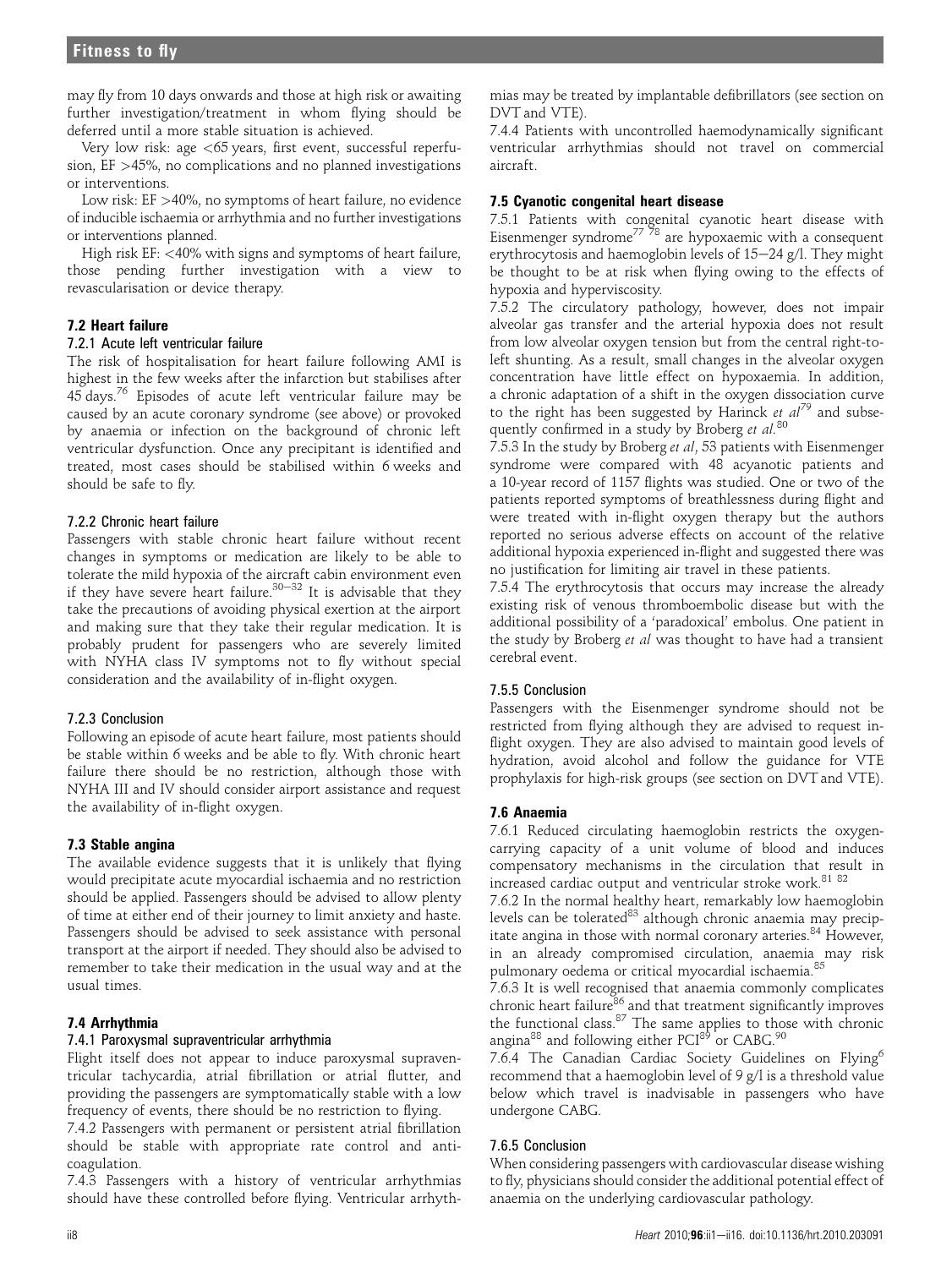#### 7.7 Cardiac catheterisation

Uneventful cardiac catheterisation should not restrict flying and patients may fly the next day. Bleeding from the access site may be a reason to defer a flight, as may other complications.

#### 7.8 Elective PCI

Elective PCI varies in its complexity from simple single vessel PCI to complex three vessel treatments and the use of adjunctive devices and pharmacology. With aggressive anticoagulant and antiplatelet regimens, bleeding is a more likely event than with elective cardiac catheterisation and bigger contrast loads are more likely to cause renal impairment. In an uncomplicated case there is no reason to restrict flying for more than 2 days, but there should be discretion in the advice given by the physician and account taken of the degree of ventricular and renal dysfunction.

#### 7.9 Pacemaker insertion including temporary systems, implantable cardioverter defibrillators (ICD) and biventricular devices

7.9.1 The insertion of any type of pacemaker including temporary wires, permanent pacemakers, biventricular pacemaker and implantable cardio-defibrillators (ICD) may involve subclavian vein puncture. Pneumothorax is a recognised complication. Before discharge an anteroposterior chest x-ray is routinely obtained to check the lead positions and to exclude pneumothorax, although it is possible that very small pneumothoraces may not be evident on the x-ray. In the absence of complications, patients are typically discharged from hospital within 24 h of implantation of the device.

7.9.2 Pneumothorax requiring intervention (aspiration or chest drain insertion) occurs in  $0.6-0.8\%$  of cases with less significant pneumothoraces (occupying <10% of the lung field) in a further  $1\%$ . 91 92

7.9.3 Passengers should not fly with a pneumothorax because of the risk of gaseous expansion at altitude which may compromise respiratory function and the possible development of tension pneumothorax. If implantation has been complicated by pneumothorax, travel should be deferred for 2 weeks after full radiographic resolution.<sup>93</sup>

7.9.4 In the context of aeromedical repatriation with a medical escort, a stable patient with a persistent bronchopleural fistula may be able to fly safely with a chest drain attached to a one-way Heimlich valve.

7.9.5 In the absence of pneumothorax or other complications such as bleeding or electrode problems, there is no absolute contraindication to air travel within a  $1-2$  days of implantation. However, travel with a fresh surgical wound might be associated with discomfort and an increased risk of mechanical or infective complications. A small pneumothorax might not be evident or detected on the initial postoperative x-ray and a delay of a few days might allow an undetected pneumothorax to resolve. In the early weeks after pacemaker implantation, patients are generally advised to restrict arm movements on the ipsilateral side, to avoid raising the elbow above the shoulder and to avoid heavy lifting in order to minimise the risk of lead displacement. This may limit their ability to carry luggage and use the overhead lockers in the aircraft cabin.

#### 7.10 Ablation

7.10.1 Electrophysiological studies with or without ablation therapy involve the often prolonged insertion of a number of catheters into the systemic veins. The clotting cascade is activated by the presence of the catheters and increases with the duration of the procedure.<sup>94</sup> Femoral vein thrombosis is a well-

recognised complication and, although relatively rare as clinical complication, can be found subclinically much more frequently. In a study of 52 cases (68 femoral veins), non-occlusive thrombus was found in 17% but had disappeared after 1 week.<sup>95</sup> 7.10.2 Clinically evident thromboembolic complications including femoral vein thrombosis and pulmonary embolus have been reported in 0.14%,  $96$  0.8% $97$  and 1.04% $98$  of right-sided procedures. This rate is sufficiently low and the benefit of aspirin as prophylaxis for systemic venous thrombosis insufficiently high<sup>99</sup> that use of routine aspirin after right-sided ablation is not a recommendation in the consensus document of the European Heart Rhythm Association.<sup>100</sup>

7.10.3 It is recommended that patients undergoing left heart electrophysiological studies and ablation involving transeptal puncture for atrial fibrillation or ventricular tachycardia should be given warfarin for at least 3 months and 1 month, respectively.<sup>100</sup>

7.10.4 Given the small additional risk of thromboembolism during or following flight, it is advisable for any passenger wishing to fly within 1 week after left- or right-sided ablation therapy for arrhythmia to be considered to be in a high-risk group and follow the advice for high-risk passengers with DVT/ VTE (see below).

#### 7.11 Open chest heart surgery including coronary artery bypass grafting and valve replacement

After the chest has been opened to perform cardiac surgery it is inevitable that some air will remain once the chest wound is closed. It takes  $3-10$  days for air to be reabsorbed. If any significant amounts of air remain in the pericardial space or in the thoracic cavity it may expand by up to 60% (see section on physics of flight) and this may be painful or dangerous.

Fast-track postoperative care and early extubation are leading to earlier discharge for patients following surgery<sup>101</sup> but without an impact on readmission to hospital.<sup>102</sup> Patients undergoing cardiac surgery which is without complication are mobile and at home in less than 10 days. Cardiac function should be improved following the surgery, but there may be complications of arrhythmia, pleural effusion, wound infection, anaemia, rhythm disturbances and left ventricular dysfunction. In patients without any of these complications, flying should be safe at 10 days. If complications do occur or there are symptoms of angina, heart failure or arrhythmia, patients should be advised about flying according to the guidance for those specific conditions (see appropriate section).

Patients may be in discomfort after cardiac surgery and should be advised not to carry heavy bags or hurry. If travelling between 10 days and 6 weeks after surgery, ground assistance may be required.

#### 8. PACEMAKERS AND ICDS 8.1 Background

8.1.1 In the UK over 40 000 new patients receive an implanted pacemaker or ICD each year.<sup>103</sup> The majority of these devices are conventional pacemakers, but there are an increasing number of cardiac resynchronisation therapy (CRT) pacemakers and ICDs, with or without CRT capability.

8.1.2 It is estimated that there are currently 380 000 patients with pacemakers, 6000 patients with CRT pacemakers and 33 000 patients with ICDs (including 7000 with CRT capability) in the UK (D Cunningham, personal communication, 2009). The majority of pacemaker recipients are elderly (mean age at implant 75.5 years), but patients may receive a pacemaker at any age from infancy to adult life.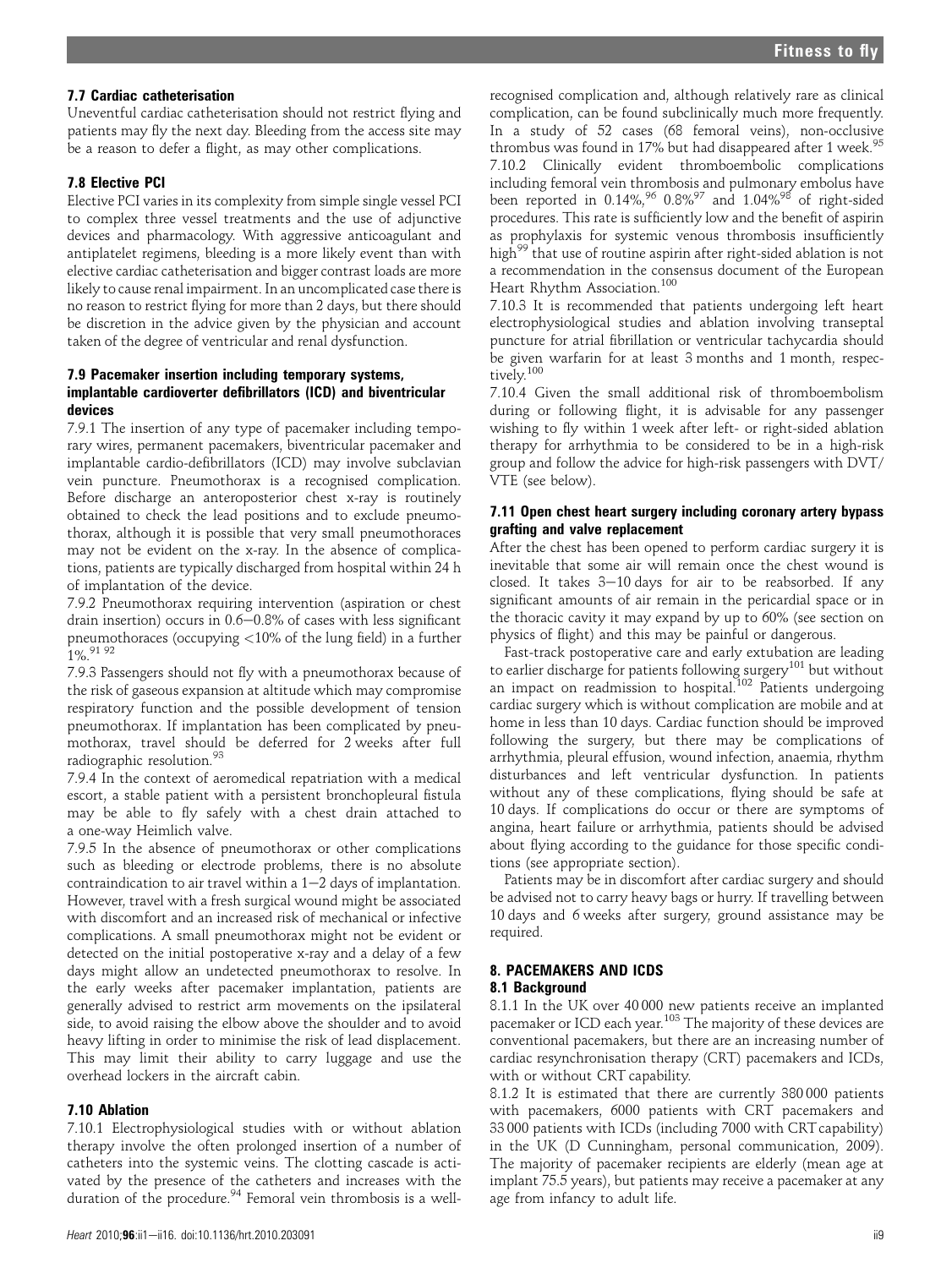8.1.3 The main indications for pacing are atrioventricular block or sinus node disease, the predominant aetiologies being agerelated fibrosis or ischaemic heart disease. Patients with pacemakers have a comparable survival to those without, and most return to a full and active life with little limitation of work and leisure activities in relation to the device.

8.1.4 Patients receiving CRTand ICDs tend to be younger (mean age at implant 69.9 and 62.5 years, respectively) and more often have significant underlying cardiac disease such as previous myocardial infarction, cardiomyopathy, impaired left ventricular function and heart failure. When assessing the patient's fitness to fly, the nature and stability of these underlying conditions require careful consideration and may be of greater significance than the presence of the device.

8.1.5 Although the majority of patients with an implanted device may travel safely by air, there are a few specific issues that should be considered before travel and a number of concerns for which the patient may require guidance or reassurance.

#### 8.2 Electromagnetic interference (EMI)

8.2.1 Pacemakers and ICDs are inherently susceptible to electromagnetic interference (EMI) in the presence of strong electric or magnetic fields. Modern devices are well shielded against electromagnetic radiation and interference signals predominantly enter the devices via the lead which effectively acts as a loop aerial. Unipolar systems are more susceptible than bipolar systems owing to the larger electrode separation and greater effective area for inductive coupling.<sup>104</sup>

8.2.2 Most pacing systems are now implanted using bipolar leads which markedly reduce the risk of EMI. The devices incorporate specific design features to detect and reject EMI, and also a noise reversion mode (typically fixed-rate pacing) to which pacemakers will switch in the presence of EMI that is recognised as such by the device.

8.2.3 The possible effects of undetected EMI on pacemaker function include inappropriate inhibition of output (missed pulses or complete cessation of pacing) due to the input signal being falsely interpreted to be of cardiac origin and triggering, according to the operating mode. Alteration of the programmed settings may occasionally occur. The clinical consequences of EMI will be influenced by its duration and by the extent to which the patient is pacemaker-dependent. Fewer than one-fifth of patients have symptoms or fail to develop an adequate escape rhythm in response to abrupt inhibition.<sup>105</sup>

8.2.4 In an ICD, EMI may be falsely interpreted as tachyarrhythmia and trigger inappropriate therapies (antitachycardia pacing or shocks). Interference protection has improved substantially since the introduction in recent years of feedthrough capacitors which are now incorporated into the majority of modern pacemakers and ICDs. These filters effectively attenuate most EMI in the frequency range from 30 MHz to 10 GHz.<sup>106</sup>

#### 8.3 Airport security

8.3.1 Before boarding the aircraft passengers are normally required to pass through a metal detector gate. These gates typically incorporate one or more coils through which alternating current is passed to induce a primary magnetic flux. Movement of metallic objects within the coils results in a secondary magnetic flux which causes voltage changes in the coils that are used for detection. Studies of typical installations showed magnetic field frequencies between 0.1 kHz and 3.5 kHz with predominantly saw-toothed or pulsed waveforms and relatively high field strengths of up to 299 A/m (3741 mG) peak to peak.<sup>107</sup> 8.3.2 Nonetheless, clinical experience and experimental data suggest that clinically significant EMI is highly unlikely if patients walk briskly through the gate. In an early experimental study reported 20 years ago, 103 patients with implanted pacemakers were monitored as they walked through a typical airport metal detector gate.<sup>108</sup> No EMI or adverse effect on pacemaker function was detected. In a more recent study, 348 patients (200 with a pacemaker and 148 with an ICD) were monitored during passage through a security gate with no evident interference to device function.<sup>109</sup> Patients should be advised to walk through the gate at a normal pace if requested to do so and not to linger in the vicinity. They should, however, alert the security staff to the presence of the device as the metal casing of the device may activate the alarm.

8.3.3 In some instances, passengers may also be asked to submit to scanning using a hand-held metal detector. These typically operate at a higher frequency than the walk-through gates  $(89-133 \text{ kHz})$  with sinusoidal waveforms and substantially lower field strengths of up to  $6 \text{ A/m}$  (76 mG) peak to peak.<sup>107</sup> There has been at least one report of a spurious ICD shock triggered by a hand-held metal detector.<sup>110</sup> Consequently, some reviewers have suggested that patients with ICDs request a hand search as an alternative to use of the hand-held  $\rm{detector.}^{111}$  If a hand-held detector is used in a passenger with an implanted device, it should not be held close to the implant for longer than absolutely necessary and repeated sweeps to and fro should be avoided.

8.3.4 Notwithstanding the remoteness of the risk of clinically significant EMI, the US Transportation Security Administration and some other airport authorities permit or may even recommend that patients with an implanted device who have been so advised by their physician request a pat-down search rather than passing through the metal detector gate or being handwanded.<sup>112</sup> <sup>113</sup> Bearing in mind the possibility that unadvertised changes in screening technology might be introduced, a reasonable approach might be to reassure patients that the risk of EMI from metal detectors is remote and suggest that they inform the security staff of the presence of an implanted device and be guided by them.

#### 8.4 EMI during flight

8.4.1 The risk of EMI affecting pacemaker function in commercial aircraft has been comprehensively assessed in the context of pilots with pacemakers seeking recertification to  $fly.$ <sup>114-117</sup>

8.4.2 The aircraft environment has many sources of broadband radiation which may give rise to transients of relatively high field strength associated with activation of aircraft equipment. While these are a potential source of EMI, their brief duration makes it unlikely that they would cause clinically significant effects. Aircraft systems also include a wide variety of radiofrequency emitters in the HF, VHF and microwave bands which present a greater theoretical hazard. Several investigators have empirically assessed the effect of the environment in different types of aeroplane on the function of explanted pacemakers in a variety of test rigs. These either showed no effects or, at worst,<br>one or two missed pacing pulses.<sup>115 117–120</sup>

8.4.3 Experimental studies in the 1980s showed that explanted unipolar pacemakers were susceptible to EMI at field strengths and frequencies that might be encountered in commercial aircraft.<sup>114 115 117</sup> Susceptibility was greatest in the HF and VHF bands and increased by modulation and pulsing of the radiated signal. However, exposure of similar implanted devices showed them to be unaffected at field strengths at which the explants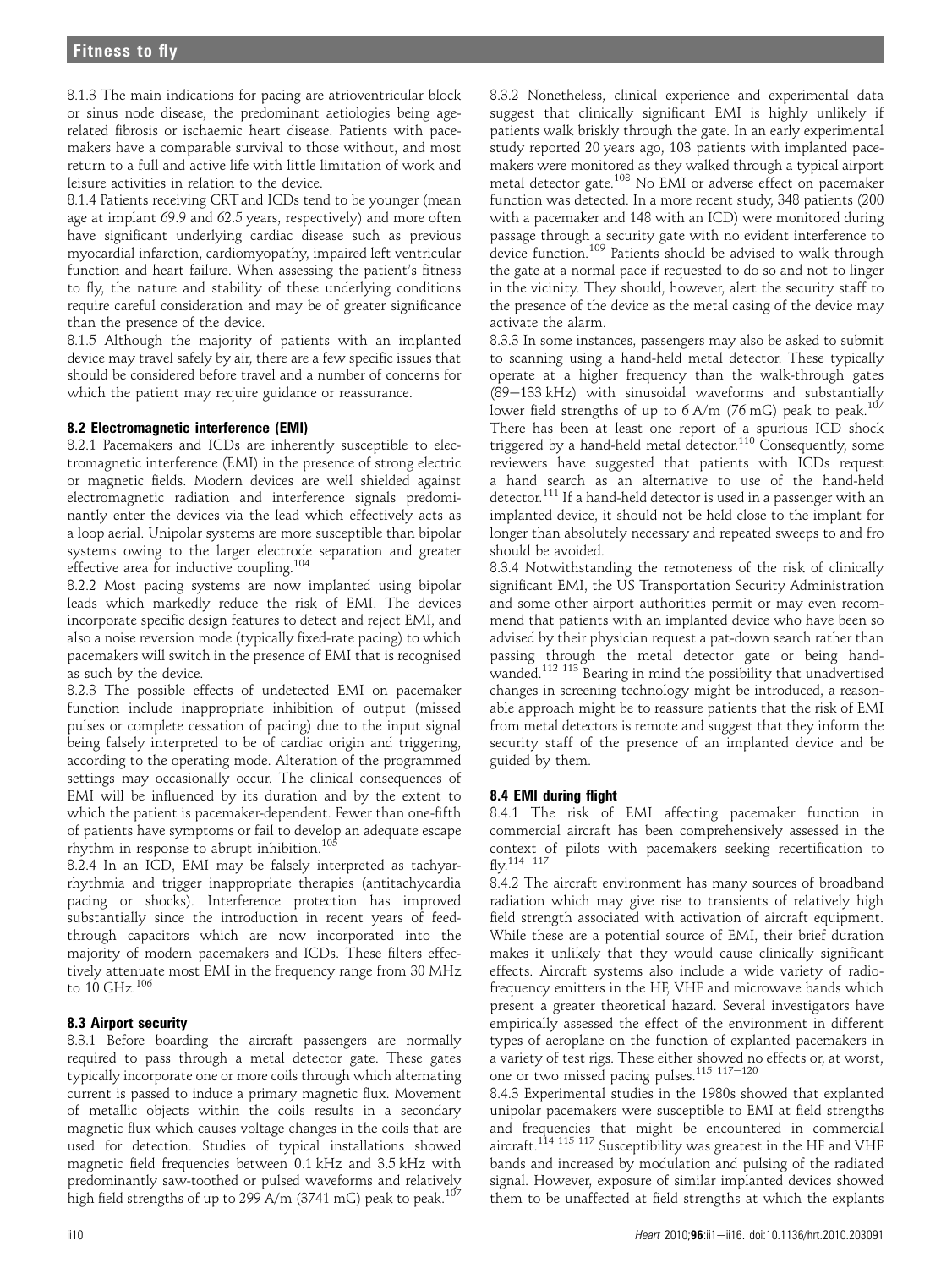showed interference and failure. This provided support for the hypothesis that shielding by body tissues offers at least some protection against the effects of EMI. Explanted bipolar devices were also shown to be less susceptible to EMI.

8.4.4 Since these studies were conducted, there have been significant improvements in EMI protection of pacemakers and ICDs, notably the widespread use of feed-through capacitors which are most effective in the VHF and microwave bands.

8.4.5 The potential for portable electronic devices to interfere with aircraft systems is well recognised and the potential risks associated with the use of implanted devices in commercial aircraft have been considered by the aviation authorities. The risk of significant interference arising from implanted devices is likely to be negligible and both the US Federal Aviation Administration and the UK Civil Aviation Authority suggest that they should be exempted from the general restriction on the use of portable electronic devices, although policy is ultimately determined by the individual airlines.<sup>121 12</sup>

#### 8.4.6 Conclusion

The accumulated data suggest that the risk of clinically significant EMI affecting pacemakers or ICDs in the aeroplane environment is minimal.

#### 8.5 Cosmic radiation

8.5.1 It has been recognised for many years that cosmic radiation can disrupt the function of electronic devices, even at sea level.<sup>123</sup> The interaction of high-energy neutrons with the silicon nuclei in the static random access memory integrated circuit of an ICD can result in a 'single-event upset' that may affect the critical software control of the device.<sup>124</sup> The ICD architecture incorporates internal checks that routinely screen for such events and either correct them or, when a manufacturer-defined threshold is reached, trigger an automated software reset. These resets typically result in reversion from the programmed settings to the manufacturer's nominal settings for the device and they do not usually result in any significant hazard.

8.5.2 Events of this type are distinct from the very rare but more serious disruption of ICD function due to 'latch-up'. This causes battery depletion, transient loss of output and hardware reset which suspend tachycardia detection and therapy and has been reported in relation to the effects of cosmic radiation on a particular chip used in some specific older devices.<sup>125</sup>

8.5.3 The estimated overall frequency of ICD software resets induced by cosmic radiation is approximately 1 in 100 over 5–6 years (V Ivans, personal communication, 2009).

8.5.4 Experimental studies have shown that single-event upsets due to cosmic radiation are more frequent at higher altitude and it is likely that the risk will be increased several fold during air travel.<sup>123</sup> The radiation exposure at typical cruising altitude is about 100 times that on the ground.<sup>126</sup>

8.5.5 A single centre conducting ICD follow-up recently reported three cases of single-event upsets resulting in device electrical resets in three patients with an ICD during air travel.<sup>127</sup> <sup>128</sup> In each case, time and date stamping of the event confirmed its occurrence during a flight.

8.5.6 In the absence of other reports, this is likely to be a relatively rare phenomenon but the observation of three events in a single follow-up clinic in as many years suggests that it may simply be unrecognised or under-reported. Software resets often trigger an audible patient alert, but this was overlooked by the patient in one of the three reported cases and the reset only came to light at a routine follow-up visit.

8.5.7 It may be prudent to alert patients with an ICD to the possible effects of cosmic radiation, particularly when a prolonged flight is planned. They may, however, be reassured that such interactions are unlikely to have a significant effect on the ability of the device to detect and treat life-threatening arrhythmia.128

#### 8.6 Vibration

8.6.1 Activity-sensing rate-adaptive pacemakers and ICDs commonly incorporate a piezoelectric crystal or accelerometer to detect vibration from heel strike during walking or body motion, which is used to match the pacing rate to the user's perceived level of activity. These sensors may be sensitive to the effects of external vibration during vehicular transport of any sort. The extent and impact on pacemaker function of vibration during air travel have been extensively investigated in devices incorporating a piezoelectric crystal sensor.<sup>117</sup> <sup>129-131</sup>

8.6.2 A more recent study has also assessed the function of two accelerometer-based rate-adaptive pacemakers in single-engine fixed-wing aircraft.<sup>120</sup> In fixed-wing aircraft, vibration levels are generally low and unlikely to cause significant rate rises except during take off, landing and turbulence when modest increases in pacing rate may occur.

8.6.3 In helicopters, however, vibration levels are high throughout the flight and sustained rises in pacing rate are seen which might be problematic for some patients. $117 \t129-131$  The problem may be avoided by reprogramming the device to attenuate or disable the rate-response function prior to the flight. In the absence of a programmer, application of a magnet will usually disable the rate-adaptive function of a pacemaker and cause it to switch to asynchronous pacing at an increased rate.

8.6.4 Magnet application over an ICD will cause temporary suspension of tachyarrhythmia detection and therapy but does not usually affect bradycardia pacing functions.

#### 9. DEEP VEIN THROMBOSIS (DVT) AND VENOUS THROMBOEMBOLISM (VTE)

9.1 World scheduled airlines carried some 2.1 billion passengers in 2006 on flights with an average duration of 2 h. This mean value has doubled over the last 30 years due to increasingly lengthy international sectors now spanning  $12-14$  h or more. Prolonged immobility, discomfort and dehydration may contribute to an increased risk of deep venous thrombosis (DVT) and its significant complication venous thromboembolism (VTE). These pathologies have a substantial morbidity and mortality. The Olmsted County Study<sup>132</sup> indicated an age- and sex-corrected annual incidence of 117 per 100 000 population while the Clinical Outcomes in the International Cooperative Pulmonary Embolism Registry<sup>133</sup> recorded a 3-month adjusted mortality of 15.3%.

9.2 In 1940 Simpson<sup>134</sup> recorded an increased incidence of pulmonary embolism in subjects confined in air raid shelters, but it was Homans<sup>135</sup> who first recorded a relationship between air travel and VTE. Symington and Stack later labelled this the 'economy class' syndrome.<sup>136</sup>

9.3 One and half centuries ago Virchow suggested that the triad-venous stasis, vessel wall trauma and altered coagulation-were implicated in venous thrombosis. Inherited increased susceptibility to venous thrombosis--the thrombophilic syndromes—include antithrombin III deficiency, protein S deficiency, protein C mutation, hyperhomocysteinaemia, factor V Leiden mutation and antiphospholipid antibodies. 'Idiopathic' venous thrombosis is associated with a  $2-3$ -fold increased risk of neoplasm over the succeeding  $12-24$  months, affecting  $13.0\%$  of 854 patients followed for 8.1 years.<sup>137</sup>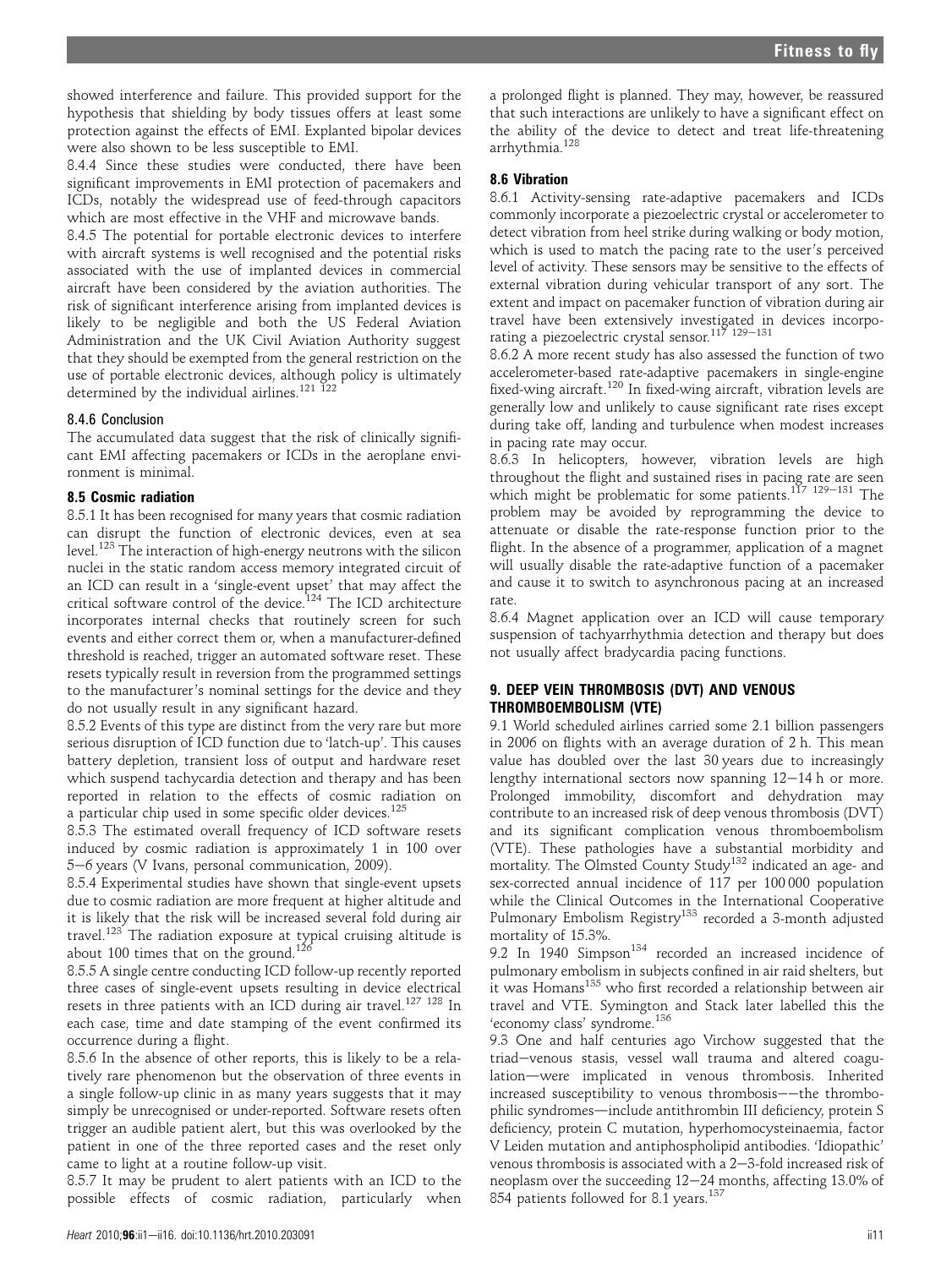9.4 Strongly age-skewed in terms of risk, the most common acquired comorbidities of DVT in the DVT FREE study<sup>138</sup> included hypertension, recent surgery, immobilisation, neoplasm and obesity. The Sirius study<sup>139</sup> (which excluded patients undergoing surgery within the preceding 3 weeks) found that additional risk factors such as previous VTE, venous insufficiency, chronic heart failure, immobile standing position, pregnancy, violent effort, muscular trauma, infectious disease, cigarette smoking and long-distance travel were significantly more frequent in the study group than in the control group.

9.5 Seat pitch in aircraft has been an object of concern. The House of Lords Science and Technology Committee<sup>140</sup> recommended that the United Kingdom Civil Aviation Authority should implement the recommendations of the Joint Aviation Authority and require a minimum seat pitch of 28.2 in (72 cm). This issue is now with the European Aviation Safety Agency. It was also recommended that it worked with its Aviation Health Unit to provide advice on the risks of travellers' VTE.<sup>141</sup> The emergence of the 'economy class' syndrome has been the focus of attention for worried travellers and potential litigants for some years. In a French study,  $142$  135.29 million passengers from 145 countries arrived at Charles de Gaulle Airport over a 7-year period; 56 suffered confirmed pulmonary embolism. The incidence of VTE was higher in passengers who had travelled >5000 km than in those who had travelled <5000 km (1.5 cases per million vs 0.01 cases per million), with >4.8 cases per million for those travelling >10 000 km (see figure 3). Similar results were obtained by Perez-Rodriguez.<sup>143</sup>

9.6 Schwarz et  $aI^{144}$  and Scurr et  $aI^{145}$  both identified a significantly increased risk of isolated calf muscle thrombosis following a long-haul flight. Thus, although there was the persisting impression of a problem,<sup>146</sup> there was little evidence that the risk of such a complication is greater than when travelling in business class, first class or after prolonged travel by rail or road. For this reason, the term 'travellers' thrombosis' was proposed by the Aerospace Medical Association.<sup>147</sup>

9.7 The WHO Research Into Global Hazards of Travel (WRIGHT) report<sup>148</sup>: In 2001 the World Health Organization (WHO) convened a meeting to review the scientific evidence relating to air travel and VTE. It proposed areas for research and further review. Participants included the International Civil Aviation Organisation, the International Air Transport Association, the European Commission, representatives of the airlines and other interested groups. It was felt that a link probably existed between air travel and VTE but that this risk was not



**Figure 3** Incidence of pulmonary embolism expressed as the number of cases per million passengers per 2500 km travelled.<sup>142</sup>

confined to aviation. It was concluded that data were too scant to make secure recommendations, and a number of epidemiological studies with hard end points was proposed. These, it was hoped, would determine the absolute risk of DVT/VTE any one flight/time-distance flown. Intermediate end points using volunteers to review environmental and behavioural factors were planned. The studies were funded by the UK Departments of Transport and Health and the European Commission. A number of associated papers have been published $149-160$  and the following paragraphs summarise the principal conclusions.

9.8 The epidemiological population-based case-control arm of the MEGA study involved 1906 attendees and a similar number of control subjects at six Dutch anticoagulant clinics. The combined effect for travelling and the risk factors for DVT (factor V Leiden, prothrombin 20210A mutation, body mass index (BMI) and height) was assessed. Travelling for >4 h doubled the risk of VTE (odds ratio 2.1, 95% CI 1.5 to 3.0) compared with not travelling, the risk being highest in the first week after travel but persisting for 2 months. The risk of VTE was similar to that incurred by travelling by car, bus or train. Factor V Leiden mutation (odds ratio 8.1, 95% CI 2.7 to 24.7), height >1.90 m (odds ratio 4.7, 95% CI 1.4 to 15.4) and oral contraceptive use increased the VTE risk (estimated odds ratio  $>20$ ) most notably with air travel. Short people  $(<$ 1.6 m) had an increased risk following air travel only (odds ratio 4.9, 95% CI 0.9 to 25.6). Obese subjects (BMI > 30 kg/m<sup>2</sup>) were at increased risk.

9.9 Incidence studies among a group of international employees suggested a risk of VTE of 4.0/1000 persons/year compared with 1.2/1000 non-flying persons/year. This gave a relative risk of VTE of 3.45 (95% CI 2.3 to 5.1) for a flight of 4 h. The risk was increased for multiple flights and for prolonged flights. The absolute risk of VTE in a fit person was calculated at 1/6000 for a flight of 4 h.

9.10 A group of 2499 Dutch pilots of mean age 35.8 years did not appear to be at higher risk of VTE than the general population. Likewise, a hypobaric hypoxia study provided no evidence of a prothrombotic effect in fit young volunteers following an flight of 8 h. Coagulation and the fibrinolytic system was activated in susceptible individuals (factor V Leiden, contraceptive use) in the travel part of the travel/non-travel immobility arm of the study, raising the possibility of some unidentified flightspecific factor, an effect which was not reproducible following a similar period of immobility on the ground.

#### Summary

- 1. Travelling for >4 h doubles the risk of VTE compared with not travelling.
- 2. The risk is highest in the first week following travel but persists for 2 months.
- 3. The risk is similar to that incurred by travelling by car, bus or train over a similar period.
- 4. Factor V Leiden mutation, height  $(>1.90$  m and  $<1.6$  m) and oral contraceptive use increase the risk of VTE, notably with air travel. Likewise, obesity (BMI > 30 kg/m<sup>2</sup>) is associated with increased risk.
- 5. The relative risk of VTE is 3.45 for a flight of 4 h. This risk is increased for multiple and for prolonged flights. The absolute risk of VTE in a fit person is of the order of 1/6000 for a flight of  $>4$  h.
- 6. Pilots (mean age 35.8 years) do not appear to be at higher risk of VTE than the general population.
- 7. Hypobaric hypoxia appears to have no prothrombotic effect in fit young volunteers following a flight of 8 h.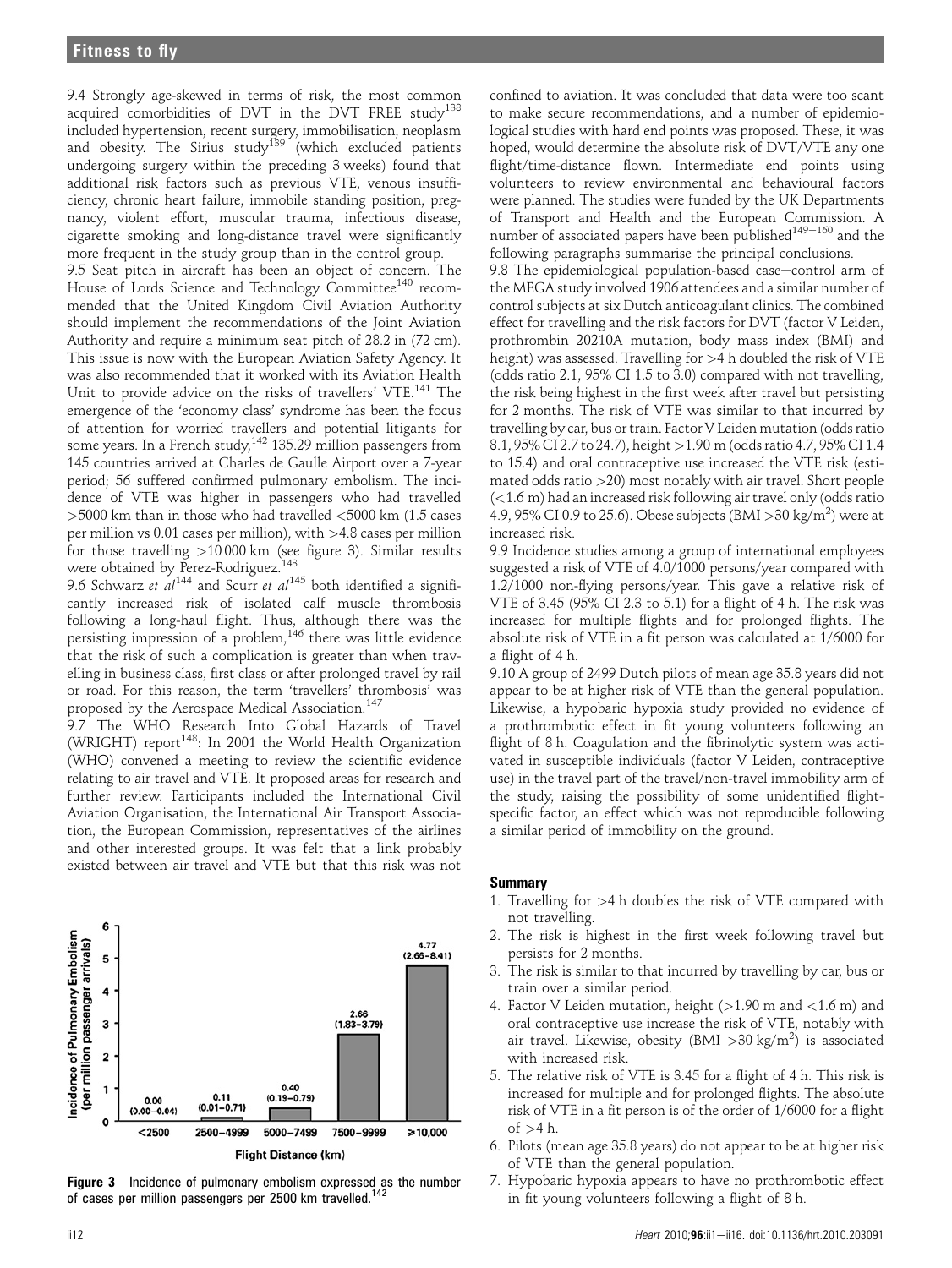8. Coagulation and the fibrinolytic system are activated in susceptible individuals (factor V Leiden, contraceptive use), with the possibility that some unidentified flight-specific factor may contribute to an effect which is not reproduced by a similar period of immobility on the ground.

#### Advice to long-distance (air) travellers (>6 h)

#### 1. Low risk

- $\triangleright$  No history of DVT/VTE.
- No recent surgery (4 weeks).
- $\blacktriangleright$  No other known risk factor.

It is common sense, given the foregoing, that encouragement be given to keep mobile in so far as is possible, adopt regular flexion and extension exercises of the lower limbs and extremities with the avoidance of dehydration. The passenger should be wellhydrated the day before as well as on the day of the flight. Smoking (now generally banned on aircraft) should be avoided. Also to be avoided are alcohol and/or caffeine, which contribute to dehydration, and hypnotics, particularly in a cramped environment.

#### 2. Moderate risk

- Previous history of DVT/VTE.
- Recent surgery lasting  $>$  30 min in the past 2 months but not in the last 4 weeks.
- Known thrombophilia.
- ▶ Pregnancy.
- $\blacktriangleright$  Obesity (BMI >30 kg/m<sup>2</sup>).

The guidance for low risk should be adopted with the addition of compression stockings which have been shown to reduce risk,<sup>161</sup> although their use has given rise to adverse comment.<sup>162</sup>

#### 3. High risk

- < Recent (within 4 weeks) surgery under general anaesthesia lasting  $>30$  min.
- Previous DVT with known additional risk factor(s) including known cancer.

The guidance for low and moderate risk should be adopted and low molecular weight heparin considered (ie, subcutaneous enoxoparin 40 mg on the morning of the flight and on the following day).<sup>163</sup> Although rare compared with unfractionated heparin, complications including bleeding and thrombocytopenia can occur so it is only recommended in those at high risk.

Co-existent treatment with warfarin is protective and should be continued. Advice should be sought for patients with a plaster cast and consideration given towards a split cast to relieve limb compression. Similarly, advice is needed following recent (<2 weeks) DVT/VTE. Aspirin had no effect in one study of the prevention of DVT during air travel<sup>146</sup> and its use was associated with gastrointestinal symptoms in 13% of those who used it. It is not currently recommended in this context for DVT/VTE prophylaxis.

#### 10. REPATRIATION AND EMERGENCY AIR TRANSPORT OF PATIENTS WITH ACUTE CARDIAC DISEASE

10.1 Passengers may fall ill while abroad and require air transport home or they may be in a critical condition and require transfer to a more suitable or better-equipped facility to continue treatment of their condition. There are concerns about the timing of such travel after cardiac events and about the requirements for appropriately-trained escorts and in-flight medical facilities.

10.2 It is common for patients who are very unwell or critically ill to be transported by air from where they fall ill to a hospital or between hospitals if urgent treatments unavailable locally are required. There are many organisations that provide these services using air ambulances which are designed specifically for this purpose. The Association of Air Ambulances  $\dot{U}K^{164}$  and the Association of Air Medical Services<sup>165</sup> represent these organisations in the UK and USA, respectively, and the Assistance Services Medical Directors Forum<sup>166</sup> exists in the UK to help develop assistance and retrieval medicine.

10.3 The majority of air ambulances are helicopters which are used predominantly for short distances, but fixed wing aircraft including turbo prop and jet are commonly used for longer distance flights. Air ambulances are used predominantly for emergency transport and not for elective repatriation which is normally done using commercial aircraft.

10.4 Successful emergency transport of acutely ill cardiac patients is well reported for relatively short distances using helicopters<sup>167 168</sup> and, in the Air-PAMI study,  $169$  was shown to carry no increased risk compared with road transport in patients with acute myocardial infarction. Long distance transport of acutely ill patients has also been described. Thirty years ago Incenogle $170$ described the successful transport of six patients in cardiogenic shock with inotropes or intra-aortic balloon pump support for >1000 miles.

10.5 The most common complications that occur during transport are hypotension and tachyarrhythmia and bradyarrhythmia which can be treated in the usual way providing the appropriate equipment is on board.

10.6 This includes continuous cardiac rhythm and arterial oxygen saturation monitoring, intravenous cannulae, fluids, inotropes, anti-arrhythmic drugs and atropine, oxygen therapy and the facility to intubate and ventilate as well as some form of pacemaker device. Internal transvenous flotation-guided temporary pacemakers require appropriate expertise for placement whereas external pacemakers do not and are probably more suitable for standby in these circumstances. It is possible (although unusual) for pacemakers to pace inappropriately, especially with rotary wing aircraft (see section on pacemakers). 10.7 If an intra-aortic balloon pump is in situ it can continue to be used in the air, but it has been noted that balloon size may increase as a result of increasing altitude and it has been recommended that the aortic pressure is equalised every 1000 ft ascent to prevent overexpansion of the balloon,  $171$  although more modern machines may do this automatically.

10.8 Repatriation on commercial aircraft after hospitalisation for an acute cardiac event should follow the same guidance as for any passenger wishing to take a commercial flight.

Provenance and peer review Not commissioned; externally peer reviewed.

#### **REFERENCES**

- 1. **Kramer MR,** Jokobsen DJ, Springer C, et al. The safety of air transportation of patients with advanced lung disease experience with 21 patients requiring lung transplantation or pulmonary thromboendarterectomy. Chest 1995;108:1292-6.
- 2. **Stoller JK,** Hoisington E, Auger G. A comparative analysis of arranging in-flight oxygen aboard commercial air carriers. Chest  $1999;115:991-5$ .
- 3. **Anon.** Air travel and health: an update. House of Lords Science and Technology Committee Report, 2007: p38.
- 4. **Anon.** Medical guidelines for air travel. Aviat Space Environ Med 2003;74:5.
- 5. **UK Civil Aviation Authority.** Assessing fitness to fly. Guidelines for medical professionals from the Aviation Health Unit. UK Civil Aviation Authority, 2007.
- 6. Simpson C, Ross D, Dorian P, et al. CCS Consensus Conference 2003: Assessment of the cardiac patient for fitness to drive and fly  $-$  executive summary. Can J Cardiol 2004:20:1313-23.
- 7. **Aerospace Medical Association.** Medical guidelines for airline passengers. Aerospace Medical Association, 2002.
- 8. Code of Federal Regulations Title 14 part 25.841 Washington, DC: US Government Printing Office 1986.
- 9. European Aviation Safety Agency (EASA). Doc CS25 amendment 2 para 25.841
- 10. **Cottrell JJ.** Altitude exposure during aircraft flight. Chest  $1988;93:81-4$ .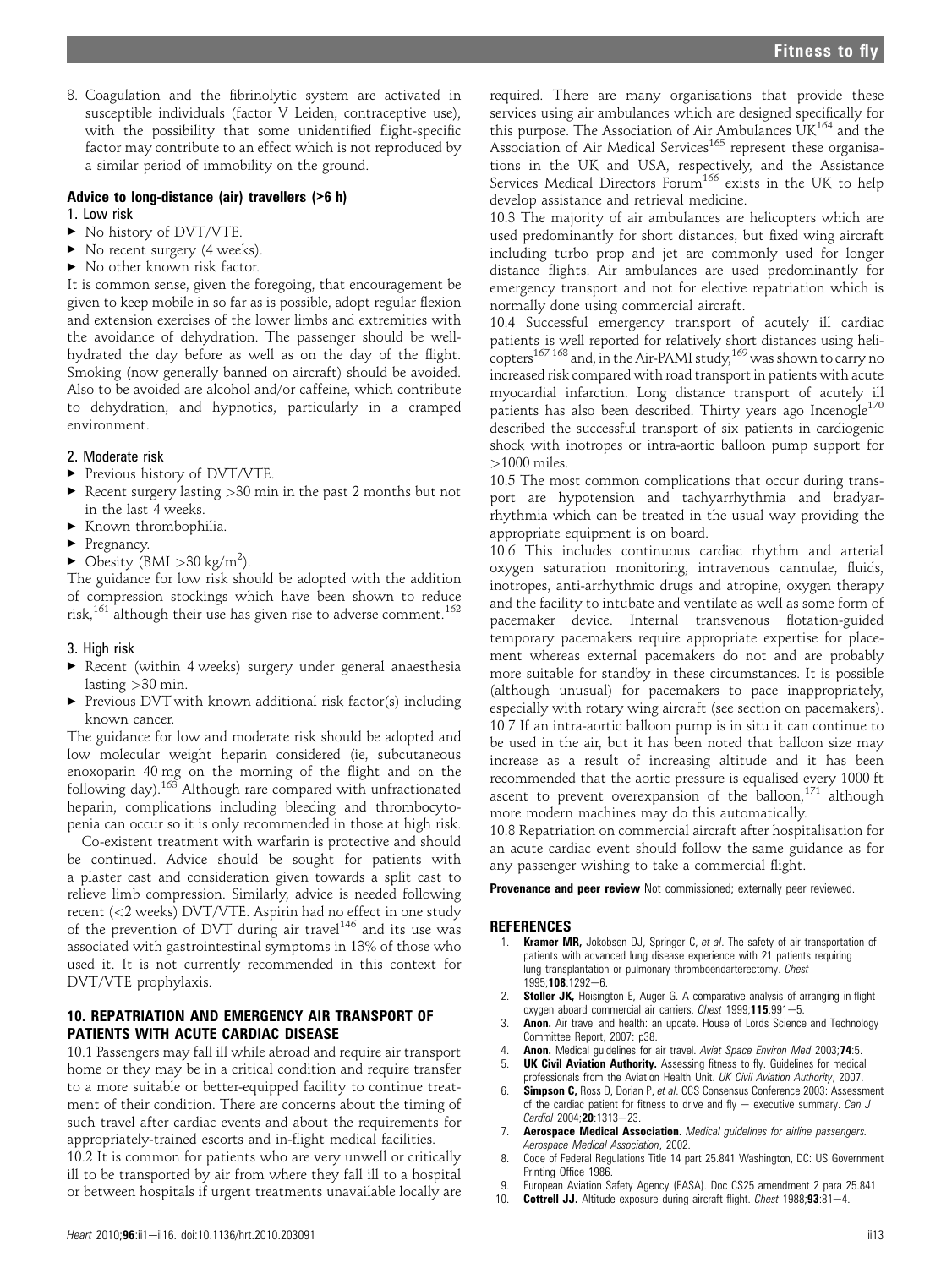#### Fitness to fly

- 11. Kelly PT, Seccombe LM, Rogers PG, et al. Directly measured cabin pressure conditions during Boeing 747-400 commercial aircraft flights. Respirology 2007;12:511-15.
- 12. Slonim NB, Hamilton LH. Respiratory physiology. 2nd edn. St Louis, Missouri, USA: C V Mosby, 1971.
- 13. Sorbini CA, Grassi V, Solinas E, et al. Arterial oxygen tension in relation to age in healthy adults. Respiration 1968;25:3-13.
- 14. **Cottrell JJ,** Lebovitz B, Fennell RG, et al. In flight arterial saturation: continuous monitoring by pulse oximetry. Aviat Space Environ Med 1995;66:126-30.
- 15. Heistad DD, Abboud FM. Circulatory adjustments to hypoxia. Circulation 1980:61:463-70.
- 16. Vatner SF, Rutherfor JD. Control of the myocardial contractile state by carotid chemo-and baroreceptor and pulmonary inflation reflexes in conscious dogs. J Clin  $Invest 1978:61:1593-601.$
- 17. **Lugliani F**, Whipp BJ, Wasserman K, A role for the carotid body in cardiovascular control in man. Chest  $1973:63:744-50$ .
- 18. Pelletier CL. Circulatory responses to graded stimulation of the carotid chemoreceptors in dogs. Circ Res 1972;31:431.
- 19. Von Euler US, Liljestrand G. Observations on the pulmonary arterial blood pressure in the cat. Acta Physiol Scand 1946;12:301-20.
- 20. **Hultgren HN.** Effects of altitude upon cardiovascular diseases. J Wilderness Med  $1992:3:301-8.$
- 21. Bartsch P, Gibbs SR. Effect of altitude on the heart and lung. Circulation 2007:116:2191-202.
- 22. **De Burgh Daly M,** Scott MJ, An analysis of the primary cardiovascular reflex effects of stimulation of the carotid body chemoreceptors in the dog. J Physiol 1962:562:555-73.
- 23. Cutaia M, Rounds S. Hypoxic pulmonary vasoconstriction: physiologic significance, mechanism and clinical relevance. Chest 1990;97:706-18.
- 24. **Dillard Ewald F.** The use of pulmonary function testing in piloting, air travel, mountain climbing, and diving. Clin Chest Med 2001;22:803.
- 25. Phillips BA, McConnell JW, Smith MD. The effects of hypoxaemia on cardiac output. A dose response curve. Chest  $1988; 93.471 - 5.$
- 26. Veglio M, Maule S, Cametti G. The effects of exposure to moderate altitude on cardiovascular autonomic function in normal adults. Clin Auton Res 1999;**9**:123-7
- 27. Thomson AJ, Drummond GB, Waring WS, et al. Effects of short-term isocapnic hyperoxia and hypoxia on cardiovascular function. J Appl Physiol 2006;101:809-16.
- 28. Wyss CA, Koepfli P, Fretz G, et al. Influence of altitude exposure on coronary flow reserve. Circulation 2003;108:1202.
- 29. Pohl U, Busse R. Hypoxia stimulates release of endothelium derived relaxant factor. Am J Physiol 1989;256:H1595-600.
- 30. Hobkirk J, Damy T, Bennett A, et al. Effects of reduced inspired oxygen concentration in patients with chronic heart failure (abstract). Proceedings of ESC 2009.
- 31. Ideal Cabin Environment study.
- 32. **Agostini P,** Cattadori G, Guazzi M, et al. Effects of simulated altitude-induced hypoxia on exercise in patients in chronic heart failure. Am J Med  $2000:109:450 - 5$
- 33. Kujanik S, Snincak M, Galajdova K, et al. Cardiovascular changes during sudden ascent in a cable cabin to moderate altitude. Physiol Res 2000;49:729-31.
- 34. Malconian M, Rock P, Hultgren H, et al. The electrocardiogram at rest and exercise during a simulated ascent of Mt Everest (Operation Everest II). Am J Cardiol 1990:65:1475-80.
- 35. Westerholm CJ. Threshold studies in transvenous cardiac pacemaker treatment. Direct measurement with special reference to short and long term stimulation and influence of certain metabolic, respiratory and pharmacological factors. Scand J Thorac Cardiovasc Surg Suppl 1971;8:1-35.
- 36. Weilenmann D, Duru F, Schönbeck M, et al. Influence of acute exposure to high altitude and hypoxemia on ventricular stimulation thresholds in pacemaker patients.  $PACF 2000:23:512-15$
- 37. Siedler K, Kreutzberger R, Menold E, et al. Acute normobaric hypoxia (FIO<sub>2</sub>=0.12) does not enhance exercise-induced thrombin and fibrin formation. Int J Sports Med 2002;23:S120.
- 38. Le Roux G, Larmignat P, Marchal M, et al. Haemostasis at high altitude. Int J Sports Med 1992:13:S49-51.
- 39. Mannucci PM, Gringeri A, Peyvandi F, et al. Short-term exposure to high altitude causes coagulation activation and inhibits fibrinolysis. Thromb Haemost  $2002;$ 87:342-3.
- 40. Crosby A, Talbot NP, Harrison P, et al. Relation between acute hypoxia and activation of coagulation in human beings. Lancet 2003;361:2207-8.
- 41. Hodkinson PD, Hunt BJ, Parmar K, et al. Is mild normobaric hypoxia a risk factor for venous thromboembolism? J Thromb Haemost 2003;1:2131-3.
- 42. **Toff WD,** Jones CI, Ford I, et al. Effect of hypobaric hypoxia, simulating conditions during long-haul air travel, on coagulation, fibrinolysis, platelet function, and endothelial activation.  $JAMA$  2006; $295:2251-61$ .
- 43. Schreijer AJM, Cannegieter SC, Meijers JCM, et al. Activation of coagulation system during air travel: a cross over study. Lancet 2006;367:832-8.
- 44. **Dowdall N.** Customer health: a new role for occupational physicians. Occup Med  $2003:53:19-23$
- 45. Van Gerwen LJ, Diekstra RF. Fear of flying treatment programs for passengers: an international review. Aviat Space Environ Med 2000;71:430-7.
- 46. **Ito H**, Lee D. Assessing the effect of September 11<sup>th</sup> terrorist attacks on US airline demand.  $J$  Econ Business 2005;57:75-95.
- 47. Folkes VS, Kaletsky S, Graham JL. A field study of causal inferences and consumer reaction: the view from the airport. J Consumer Res 1987;13:534-9.
- 48. **Strike PC,** Steptoe A. A systematic review of mental stress-induced myocardial ischaemia. Eur Heart J 2003; 24:690-703.
- 49. Hu K, Ivanov PCh, Hilton MF, et al. Endogenous circadian rhythm in an index of cardiac vulnerability independent of changes in behavior. Proc Natl Acad Sci USA  $2004:101:18223 - 7$
- 50. **Knutson A.** Health disorders of shift workers. Occup Med 2003;53:103-8.<br>51. **Kerut EK.** Winterton J. Roffidal L. et al. Congestive heart failure: influence
- **Kerut EK.** Winterton J. Roffidal L, et al. Congestive heart failure: influence of hypertension with or without diabetes mellitus on circadian variation in autonomic balance. Am J Hypertens 1995;8:174A.
- 52. **Carson PM,** O'Connor CM, Miller AB, et al. Circadian rhythm and sudden death in heart failure: results from prospective randomised amplodipine survival trial. *J Am*  $Coll$  Cardiol 2000; 36:541-6.
- 53. Boersma E, Pieper KS, Steyerberg EW, et al. Predictors of outcome in patients with acute coronary syndromes without persistent ST-segment elevation. Results from an international trial of 9461 patients. The PURSUIT Investigators. Circulation 2000:101:2557-67.
- 54. **Califf RM,** Pieper KS, Lee KL, et al. Prediction of 1-year survival after thrombolysis for acute myocardial infarction in the global utilization of streptokinase and TPA for occluded coronary arteries trial. Circulation 2000;101:2231-8.
- 55. Granger CB, Goldberg RJ, Dabbous O, et al. Predictors of hospital mortality in the global registry of acute coronary events. Arch Intern Med  $2003:163:2345 - 53$
- 56. Morrow DA, Antman EM, Giugliano RP, et al. A simple risk index for rapid initial triage of patients with ST-elevation myocardial infarction: an InTIME II substudy.  $Lancet 2001;$ 358:1571-5.
- 57. **Dorsch MF,** Lawrance RA, Sapsford RJ, et al. A simple benchmark for evaluating quality of care of patients following acute myocardial infarction. Heart 2001;86:150-4.
- 58. Kurz DJ, Bernstein A, Hunt K, et al. Simple point-of-care risk stratification in acute coronary syndromes: the AMIS model. Heart 2009;95:662-8.
- 59. **Zahger D,** Leibowitz D, Tabb IK, et al. Long-distance air travel soon after an acute coronary syndrome: a prospective evaluation of a triage protocol. Am Heart J  $2000 \cdot 140 \cdot 241 - 2$
- 60. Cox GR, Peterson T, Bouchel L, et al. Safety of commercial air travel following myocardial infarction. Aviat Space Environ Med 1996;67:976-82.
- 61. Thomas MD, Hinds R, Walker C, et al. Safety of aeronautical repatriation after myocardial infarction: a retrospective study. Heart 2006;92:1864-5.
- 62. **Roby H,** Lee A, Hopkins A. Safety of air travel following acute myocardial infarction Aviat Space Environ Med 2002;73:91-6.
- 63. Essebag V, Lutchmedial S, Churchill-Smith M. Safety of long distance aeromedical transport of the cardiac patient: a retrospective study. Aviat Space Environ Med  $2001;72:182 - 7.$
- 64. Myocardial Infarction National Audit Project (MINAP). 2004.<br>65. Heqqunje PS, Harjal KJ. Stone GW. et al. Procedural success vers
- Heggunje PS, Harjal KJ, Stone GW, et al. Procedural success versus clinical risk status in determining discharge of patients after primary angioplasty for acute myocardial infarction.  $J$  Am Coll Cardiol 2004; 44:1400-7.
- 66. deLuca G, Suryapranata H, van't Hof AWJ, et al. Prognostic assessment of patients with acute myocardial infarction treated with primary angioplasty. Implications for early discharge. Circulation 2004;109:2737-43.
- 67. Ludman PF. British Cardiovascular Intervention Society (BCIS) audit returns for 2007. http://www.bcis.org.uk/resources/documents/BCIS%20Audit%20web.pdf.
- 68. Van de Verf F, Bax J, Betriu A, et al. for the Task Force of the European Society of Cardiology. Management of acute myocardial infarction for patients presenting with persistent ST segment elevation. Eur Heart J 2008;29:2909-45.
- 69. **Jan K,** Madsen JK, Peer G, Saunamäki K, et al. Danish multicenter randomized study of invasive versus conservative treatment in patients with inducible ischemia after thrombolysis in acute myocardial infarction (DANAMI). Circulation 1997;96:748-55.
- National Institute for Health and Clinical Excellence (NICE). Guidance on implantable defibrillator and arrhythmia. London: NICE, 2006.
- 71. Task Force of the European Society of Cardiology. Guideline for the diagnosis and treatment of non ST elevation acute coronary syndromes. Eur Heart J  $2007:28:1598 - 660$
- 72. Ludman PF. British Cardiovascular Intervention Society audit returns 2007 and 2008. http://www.bcis.org.uk/resources/audit.
- 73. **Abbas AE,** Brodie B, Dixon S, et al. Incidence and prognostic impact of gastrointestinal bleeding after percutaneous coronary intervention for acute myocardial infarction.  $\overline{Am}$  J Cardiol 2005;96:173-6.
- 74. Berkowitz SD, Granger CB, Pieper KS, et al. for the Global Utilization of Streptokinase and Tissue Plasminogen Activator for Occluded Coronary Arteries (GUSTO) I Investigators. Incidence and predictors of bleeding after contemporary thrombolytic therapy for myocardial infarction. Circulation 1997;95:2508-16.
- 75. Buresly K, Eisenberg MJ, Zhang X, et al. Bleeding complications associated with combinations of aspirin, thienopyridine derivatives, and warfarin in elderly patients following acute myocardial infarction. Arch Intern Med 2005;165:784-9.
- 76. Lewis EF, Velazquez EJ, Solomon SD, et al. Predictors of the first heart failure hospitalization in patients who are stable survivors of myocardial infarction complicated by pulmonary congestion or left ventricular dysfunction: a VALIANT study. Eur Heart J 2008;29:748-56.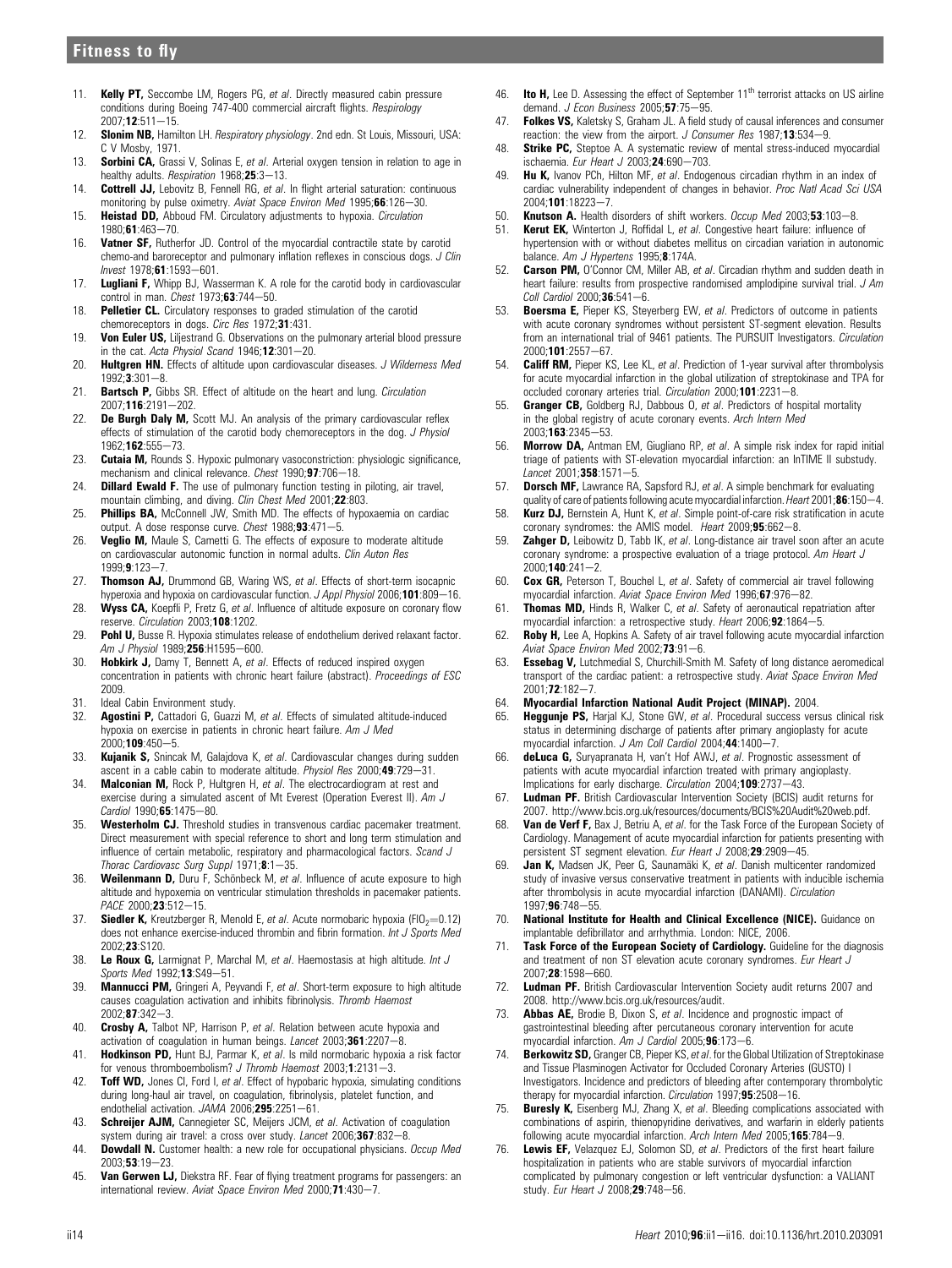- 77. Eisenmenger V. Die angeborenen Defekte der Kammerscheidewande des Herzens. Zeitschr. Klin Med 1897;32:1-28.
- 78. Partin C. The evolution of Eisenmenger's eponymic enshrinement. Am J Cardiol 2003:92:1187-91.
- 79. **Harinck E,** Hutter PA, Hoorntie TM, et al. Air travel and adults with cyanotic congenital heart disease. Circulation 1996;93:272-6.
- 80. Broberg CS, Uebing A, Cuomo L, et al. Adult patients with Eisenmenger syndrome report flying safely on commercial aircraft. Heart 2007;93:1599-603.
- 81. **Duke M,** Abelmann WH. The hemodynamic response to chronic anemia. *Circulation* 1969;39:503-13.
- 82. Roy SB, Bhatia ML, Mathur VS, et al. Hemodynamic effects of chronic severe anemia. Circulation 1963;28:346-56.
- 83. Weiskopf RB, Viele MK, Feiner J, et al. Human cardiovascular and metabolic response to acute, severe isovolemic anemia. JAMA 1998;279:217-21.
- 84. **Roig E,** Betriu A, Castaner A, et al. Disabling angina pectoris with normal coronary arteries in patients undergoing long-term hemodialysis. Am J Med 1981;71:431-4.
- 85. Case RB, Berglund E, Sarnoff SJ. Ventricular function. Changes in coronary resistance and ventricular function resulting from acutely induced anemia and the effect thereon of coronary stenosis. Am  $J$  Med 1955;18:397-405.
- 86. **Cromie N,** Lee C, Struthers AD. Anaemia in chronic heart failure: what is its frequency in the UK and its underlying causes? Heart 2002;87:377-8.
- 87. Silverberg DS, Wexler D, Sheps D, et al. The effect of correction of mild anemia in severe, resistant congestive heart failure using subcutaneous erythropoietin and intravenous iron: a randomized controlled study. J Am Coll Cardiol 2001:37:1775-80.
- 88. Levy PS, Kim SJ, Eckel PK, et al. Limit to cardiac compensation during acute isovolemic hemodilution: Influence of coronary stenosis. Am J Physiol 1993;265:H340-9.
- 89. Lee PC, Kini AS, Chowdhury A, et al. Anemia is an independent predictor of mortality after percutaneous coronary intervention. J Am Coll Cardiol  $2004 \cdot 44 \cdot 541 - 6$
- 90. Koch CG, Weng Y, Zhou SX, et al. Prevalence of risk factors, and not gender per se, determines short- and long-term survival after coronary artery bypass surgery. J Cardiothorac Vasc Anesth 2003;17:585-93.
- 91. **Chauhan A,** Grace AA, Newell SA, et al. Early complications after dual chamber versus single chamber pacemaker implantation. PACE 1994;17:2012-15.
- 92. Aggarwal RK, Connelly DT, Ray SG, et al. Early complications of permanent pacemaker implantation: no difference between dual and single chamber systems. Heart 1995;73:571-5.
- 93. British Thoracic Society Standards of Care Committee. Managing passengers with respiratory disease planning air travel. British Thoracic Society recommendations. http://www.brit-thoracic.org.uk/Portals/0/Clinical% 20Information/Air%20Travel/Guidelines/FlightRevision04.pdf (accessed 2 Jan 2009).
- 94. **Dorbala S,** Cohen AJ, Hutchinson LA, et al. Does radiofrequency ablation induce a prethrombotic state? Analysis of coagulation system activation and comparison to electrophysiologic study. J Cardiovasc Electrophysiol 1998;9:1152-60.
- 95. Chen JY, Chang KC, Lin YC, et al. Safety and outcomes of short-term multiple femoral venous sheath placement in cardiac electrophysiological study and radiofrequency catheter ablation. Jpn Heart J 2004;  $45.257 - 64$ .
- 96. **Scheinman MM, Huang S. The 1998 NASPE prospective catheter ablation** registry. PACE 2000;23:1020-8.
- 97. Greene T, Huang S, Wagshal A, et al. Cardiovascular complications after RF catheter ablation of supraventricualr tachyarrhythmias. Am J Cardiol 1994:74:615-17
- 98. **Hindricks G.** The Multicentre European RF Survey (MERFS): complications of RF catheter ablation of arrhythmias. The Multicentre European RF Survey (MERFS) investigators of the Working Group on Arrhythmias of the European Society of Cardiology. Eur Heart J 1993;14:1644-53.
- 99. **Antiplatelet Trialists' Collaboration.** Collaborative overview of randomised trials of antiplatelet therapy III. Reduction in venous thrombosis and pulmonary embolism by antiplatelet prophylaxis among surgical and medical patients. BMJ 1994;308:235-46.
- 100. **Blanc JJ,** Almendral J, Brignole M, et al. Scientific Initiatives Committee of the European Heart Rhythm Association. Consensus document on antithrombotic therapy in the setting of electrophysiological procedures. Europace 2008:10:513-27
- 101. Harold L, Lazar HL, Fitzgerald CA, et al. Early discharge after coronary artery bypass graft surgery: are patients really going home earlier? J Thorac Cardiovasc Surg 2001:121:943-50.
- 102. Beggs VL, Birkemeyer NJ, Nugent WC, et al. Factors related to rehospitalization within thirty days of discharge after coronary artery bypass grafting. Best Pract Benchmarking Healthc 1996;1:180-6.
- 103. Network Devices Survey Group. Pacemakers and implantable defibrillators: UK National Survey 2006 (version 2.1). London: Department of Health, 2008. http://www.devicesurvey.com (accessed 2 Jan 2009).
- 104. **Irnich W.** Electronic security systems and active implantable medical devices. Pacing Clin Electrophysiol 2002;25:1235-58.
- 105. Rokas S, Crick JCP, Sowton E. Does pacemaker dependence exist? Br Heart J 1981;45:340.
- 106. Stevenson RA. Design and application of broadband ceramic feedthrough capacitor EMI filters to cardiac pacemakers and implantable defibrillators.

Proceedings 19th International Conference, IEEE Engineering in Medicine and Biology Society 1997;6:2558-62.

- 107. Boivin W, Coletta J, Kerr L. Characterization of the magnetic fields around walkthrough and hand-held metal detectors. Health Phys  $2003$ ; 84:582-93.
- 108. **Copperman Y,** Zarfati D, Laniado S. The effect of metal detector gates on implanted permanent pacemakers. Pacing Clin Electrophysiol 1988;11:1386-7
- 109. Kolb C, Schmieder S, Lehmann G, et al. Do airport metal detectors interfere with implantable pacemakers or cardioverter-defibrillators? J Am Coll Cardiol  $2003:41:2054-9$
- 110. Pinski SL, Trohman RG. Interference in implanted cardiac devices, Part I. Pacing  $Clin$  Electrophysiol 2002;25:1367-81.
- 111. Possick SE, Barry M. Evaluation and management of the cardiovascular patient embarking on air travel. Ann Intern Med 2004;141:148-54.
- 112. Transportation Security Administration (TSA). Travelers with Disabilities and Medical Conditions: Pacemakers, Defibrillators, Other Implanted Medical Devices, and Metal Implants. http://www.tsa.gov/travelers/airtravel/specialneeds/ editorial 1374.shtm (accessed 2 Jan 2009).
- 113. BAA. http://www.baa.com/portal/controller/dispatcher.jsp?ChPath=Global% 5EMisc%5ESearch&searchChannel=Global&queryString=pacemaker (accessed 2 Jan 2009).
- 114. Toff WD, Deller AGMcC, Hobbs RA, et al. Radiofrequency interference with pacemaker function in the aircraft environment. New Trends in Arrhythmias  $1988$ ;III/IV:777-80.
- 115. Toff WD, Camm AJ. Implanted devices and aviation. Eur Heart J 1988:9(Suppl G):133-8.
- 116. **Deller AGMcC,** Toff WD, Hobbs RA, et al. The development of a system for the evaluation of electromagnetic interference with pacemaker function: hazards in the aircraft environment. J Med Eng Technol 1989;13:161-5.
- 117. **Toff WD.** Cardiac pacemaker function in the aviation environment. MD thesis. London: University of London, 1994.
- 118. **Carleton RA,** Sessions RW, Graettinger JS. Environmental influence on implantable cardiac pacemakers. JAMA 1964;190:938-40.
- 119. Brown JH, Carter ET, Silverstein MN, et al. Would you fly with these pilots? Aerospace Med 1973;44:786-93.
- 120. **De Rotte AA**, Van Der Kemp P. Electromagnetic interference in pacemakers in single-engine fixed-wing aircraft: a European perspective. Aviat Space Environ Med  $2002:73:179-83$
- 121. Federal Aviation Administration. Use of portable electronic devices aboard aircraft. Advisory Circular AC 91-21.1B. 8/25/06. http://rgl.faa.gov/ Regulatory\_and\_Guidance\_Library/rgAdvisoryCircular.nsf/list/AC%2091.21-1B/ \$FILE/AC%2091.21-1B.pdf (accessed 2 Jan 2009).
- 122. Civil Aviation Authority. Portable electronic devices. 2009. http://www.caa.co.uk/ default.aspx?catid=1770&pagetype=90&pageid=9853 (accessed 2 Jan 2009).
- 123. **Ziegler JF,** Curtis HW, Muhlfeld HP, et al. IBM experiments in soft fails in computer electronics 1978-1994. IBM J Res Develop 1996;40:3-18.
- 124. Bradley PD, Normand E. Single event upsets in implantable cardioverter defibrillators. IEEE Trans Nucl Sci 1998;45:2929-40.
- 125. St Jude Medical Inc. Physician communication: important physician advisory. 2005. http://www.sjm.com/companyinformation/physicianletter.html (accessed 2 Jan 2009).
- 126. World Health Organization. Information sheet Nov. 2005: Cosmic radiation and air travel. http://who.int/ionizing\_radiation/env/cosmic/en/print.html (accessed 2 Jan 2009)
- 127. Ferrick AM, Bernstein N, Aizer A, et al. Cosmic radiation induced software electrical resets in ICDs during air travel. Heart Rhythm  $2008; 5:1201-3$ .
- 128. **Bhakta D,** Foreman LD. Cosmic radiation: not science fiction but clinical reality Heart Rhythm  $2008:5:1204-5$ .
- 129. French RS, Tillman JG. Pacemaker function during helicopter transport. Ann Emerg Med 1989;18:305-7.
- 130. Gordon RS, O'Dell KB. Activity-sensing permanent internal pacemaker dysfunction during helicopter aeromedical transport. Ann Emerg Med 1990;19:1260-3.
- 131. Toff WD, Leeks C, Joy M, et al. The effect of aircraft vibration on the function of an activity-sensing pacemaker. Br Heart J 1987;57:573-4.
- 132. Silverstein MD, Heit JA, Mohr DN, et al. Trends in the incidence of deep vein thrombosis and pulmonary embolism.A 25-year population-based study. Arch Intern Med 1998;158:585-93.
- 133. Goldhaber SZ, Visani L, De Rosa M. Pulmonary embolism: clinical outcomes in the International Cooperative Pulmonary Embolism Registry (ICOPER). Lancet 1999;353:1386-9.
- 134. Simpson K. Shelter deaths from pulmonary embolism. Lancet 1940;2:744.
- 135. **Homans J.** Thrombosis of the deep leg veins due to prolonged sitting. N Engl J Med 1954:250:148-9.
- 136. Symington IS, Stack BHR. Pulmonary thromboembolism after travel. Br J Dis Chest 1977;71:138-40.
- 137. Schulman S, Lindmarker P. Incidence of cancer after prophylaxis with warfarin against recurrent venous thromboembolism for the Duration of Anticoagulation Trial. N Enal J Med 2000:342:1953-8.
- 138. Goldhaber SZ, Tapson VF. DVT FREE Steering Committee. A prospective registry of 5,451 patients with ultrasound-confirmed deep vein thrombosis. Am J Cardiol 2004;93:259-62.
- 139. Meyer-Michel S. for the Sirius Study Group. Epidemiologic study of risk factors for deep vein thrombosis in medical outpatients. The Sirius Study. Arch Intern Med 2000;160:3415-20.